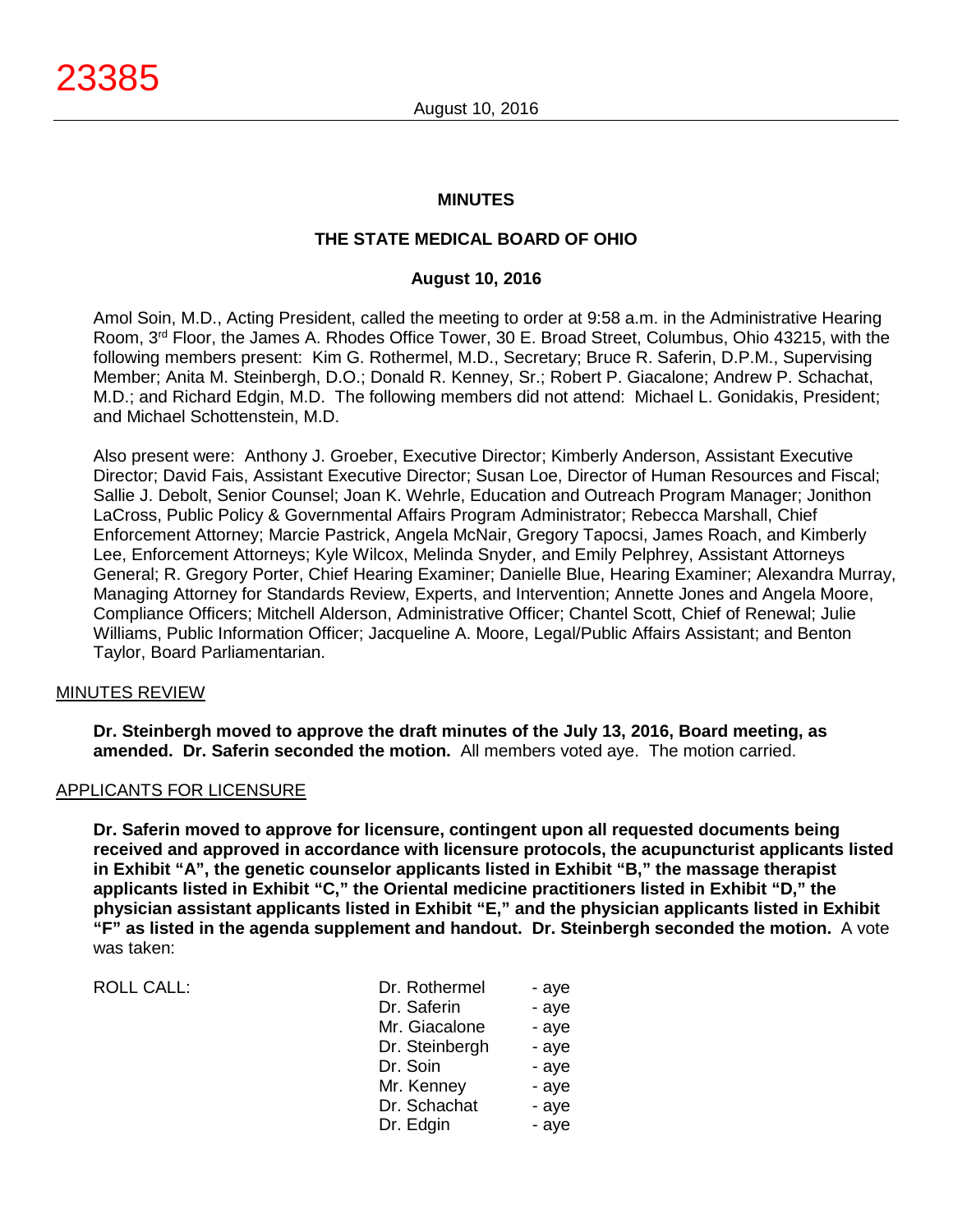The motion carried.

#### REPORTS AND RECOMMENDATIONS

Dr. Soin announced that the Board would now consider the Reports and Recommendations appearing on its agenda.

Dr. Soin asked whether each member of the Board had received, read and considered the hearing records, the Findings of Fact, Conclusions of Law, Proposed Orders, and any objections filed in the matters of: Ryan S. Fryman, D.O.; and Lindsey Marqueen Grimes, L.M.T. A roll call was taken:

ROLL CALL:

| Dr. Rothermel  | - aye |
|----------------|-------|
| Dr. Saferin    | - aye |
| Mr. Giacalone  | - aye |
| Dr. Steinbergh | - aye |
| Dr. Soin       | - aye |
| Mr. Kenney     | - aye |
| Dr. Schachat   | - aye |
| Dr. Edgin      | - aye |

Dr. Soin asked whether each member of the Board understands that the disciplinary guidelines do not limit any sanction to be imposed, and that the range of sanctions available in each matter runs from dismissal to permanent revocation. A roll call was taken:

ROLL CALL:

| Dr. Rothermel  | - aye |
|----------------|-------|
| Dr. Saferin    | - aye |
| Mr. Giacalone  | - aye |
| Dr. Steinbergh | - aye |
| Dr. Soin       | - aye |
| Mr. Kenney     | - aye |
| Dr. Schachat   | - aye |
| Dr. Edgin      | - aye |

Dr. Soin noted that, in accordance with the provision in section 4731.22(F)(2), Ohio Revised Code, specifying that no member of the Board who supervises the investigation of a case shall participate in further adjudication of the case, the Secretary and Supervising Member must abstain from further participation in the adjudication of any disciplinary matters. In the matters before the Board today, Dr. Rothermel served as Secretary and Dr. Saferin served as Supervising Member.

Dr. Soin reminded all parties that no oral motions may be made during these proceedings.

The original Reports and Recommendations shall be maintained in the exhibits section of this Journal.

### RYAN S. FRYMAN, D.O.

Dr. Soin directed the Board's attention to the matter of Ryan S. Fryman, D.O. Objections have been filed to Mr. Porter's Report and Recommendation and were previously distributed to Board members.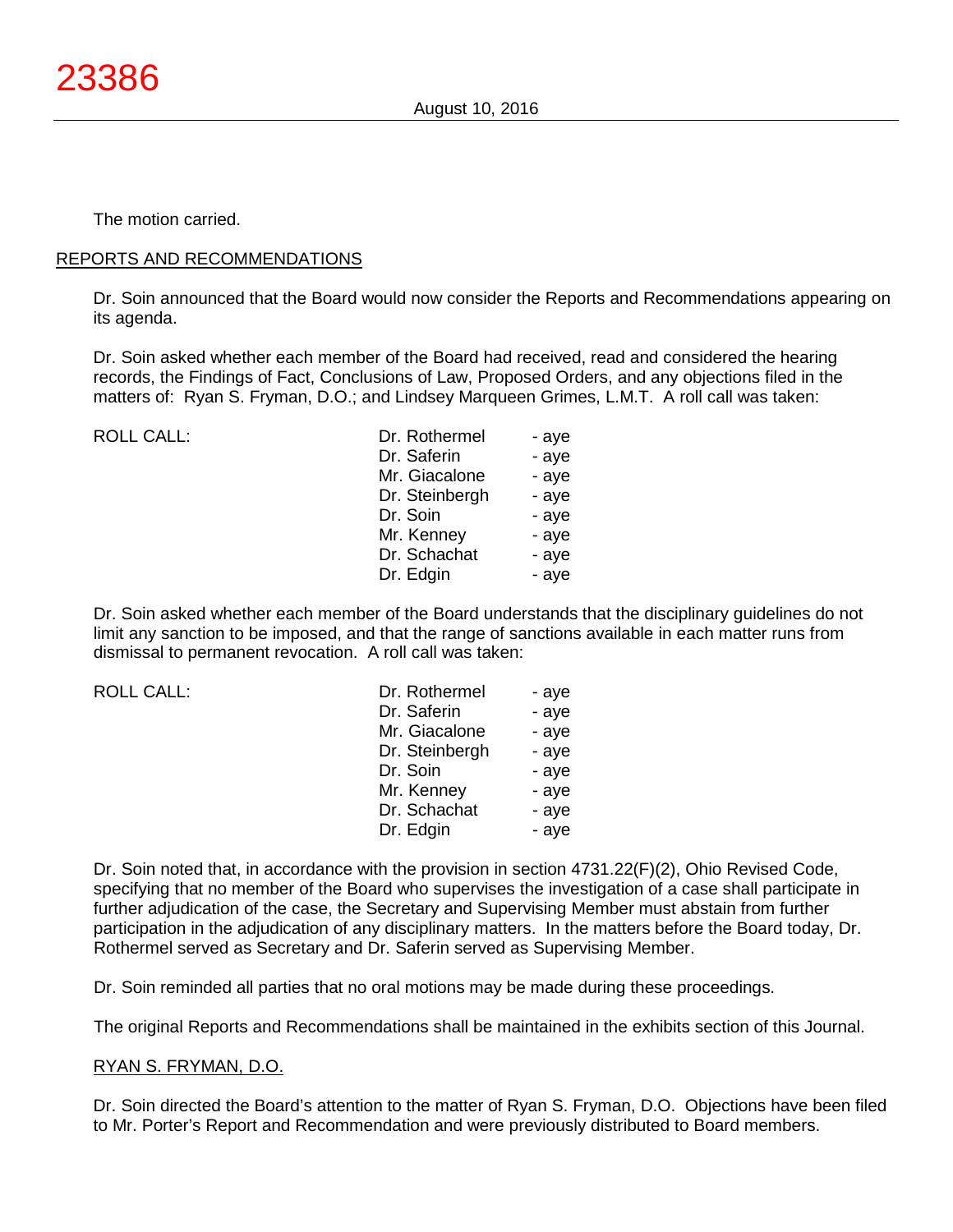## **Dr. Steinbergh moved to approve and confirm Mr. Porter's Findings of Fact, Conclusions of Law, and Proposed Order in the matter of Ryan S. Fryman, D.O. Mr. Giacalone seconded the motion.**

Dr. Soin stated that he will now entertain discussion in the above matter.

Dr. Schachat stated that this case regards Dr. Fryman's impairment due to alcoholism. Dr. Schachat stated that it became apparent during Dr. Fryman's fellowship training that he had a problem with alcohol. At that time Dr. Fryman self-referred to the Woods at Parkside for a 28-day inpatient treatment program. Two days after his discharge from the treatment program, Dr. Fryman consumed alcohol and this consumption was detected. Dr. Fryman self-reported to the Medical Board and was admitted to a second 28-day inpatient treatment. In December 2005, following his discharge from the second treatment, Dr. Fryman entered into a Step I Consent Agreement with the Medical Board in which he admitted to having relapsed. However, Dr. Fryman later testified that he had not understood the implications of the term "relapse" in that document. Dr. Fryman entered into a Step II Consent Agreement in June 2006 and was released from monitoring in June 2011.

Dr. Schachat continued that in April 2016, while celebrating at his wife's 40<sup>th</sup> birthday dinner, Dr. Fryman, according to his testimony, drank one-half of his wife's margarita. Two days later, investigators from the Medical Board came to Dr. Fryman's office to investigate an unrelated complaint alleging that he had been impaired. Dr. Fryman admitted that he had consumed alcohol, which was confirmed by a positive urine screen. Dr. Schachat noted that there was some discussion of whether the positive result was related Dr. Fryman's recent diagnosis of diabetes; however, the result was determined to be positive due to alcohol consumption.

Dr. Schachat stated that the key issue for him is whether Dr. Fryman's alcohol consumption represents a first relapse or a second relapse. Dr. Schachat stated that the Assistant Attorney General and the Hearing Examiner believe it was a second relapse and that Dr. Fryman's 2005 Step I Consent Agreement alludes to a first relapse in 2005. Both the State's expert, Richard Whitney, M.D., and Dr. Fryman's expert, Harry Nguyen, M.D., testified that the 2005 alcohol consumption was not a relapse because Dr. Fryman had not yet gone into remission at that time. Dr. Whitney and Dr. Nguyen testified that initial inpatient therapy is part of treatment but it is not sufficient to achieve remission until intensive outpatient therapy is initiated. Therefore, according to these testimonies, Dr. Fryman's 2016 alcohol consumption should be considered his first relapse.

Dr. Schachat stated that under the Board's rules, a first relapse requires a suspension of at least 90 days, while a second relapse requires a suspension of at least one year. Dr. Schachat quoted a portion of Rule 4731-16-01(B): "An instance of use that occurs during detoxification treatment or inpatient or residential treatment before a practitioner's disease of addiction has been brought into remission does not constitute a relapse." Dr. Schachat commented that it makes sense that one cannot relapse until one has achieved remission. However, Dr. Schachat also noted a portion of Rule 4731-16-02: "... an individual who has relapsed during or following treatment shall be ineligible to apply for reinstatement for at least ninety days…" Dr. Schachat observed that this phrase acknowledges that there can be a relapse during treatment.

Dr. Schachat stated that the duration of the suspension is less important than the fact that Dr. Fryman will be under intense monitoring following reinstatement, and therefore the citizens of Ohio will be protected in any case. Dr. Schachat stated that he intends to proposed a suspension for less than one year, but he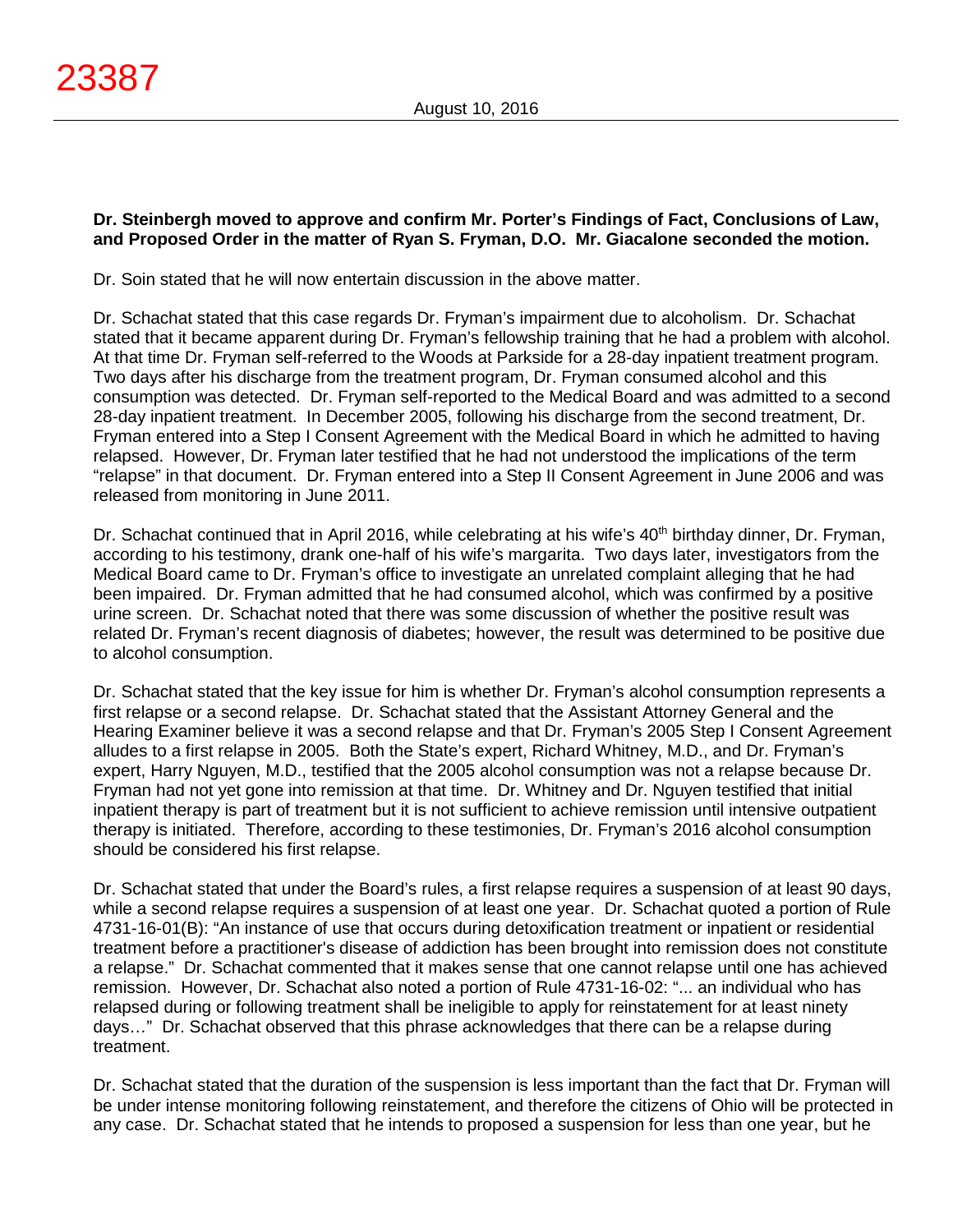wanted to hear the opinions of his fellow Board members.

Mr. Giacalone stated that he agrees with Dr. Schachat's comments. Mr. Giacalone questioned whether it was necessary for the Board to question whether Dr. Fryman had a first relapse or a second relapse, noting that Dr. Fryman's previous problems occurred ten years ago. Mr. Giacalone suggested that Dr. Fryman's license be suspended for at least one year and that all but 90 days of that suspension should be stayed.

## **Mr. Giacalone moved to amend the Proposed Order so that all except 90 days of the minimum oneyear suspension would be stayed. Dr. Steinbergh seconded the motion.**

Dr. Steinbergh stated that Dr. Fryman had about ten years between relapses. Dr. Steinbergh stated that the Board has learned a great deal about impairment and the definition of "relapse" over the last ten years. Dr. Steinbergh opined that Dr. Fryman did relapse in 2005 and that relapse formed the basis of his 2005 Consent Agreement. Because of the length of time between relapses, Dr. Steinbergh agreed with the proposed amendment to reduce the duration of suspension, with all other stipulations of the Proposed Order remaining in place. Dr. Steinbergh noted that the proposed amendment will not change the Findings of Fact or the Conclusions of Law.

Mr. Taylor noted that the Proposed Order specified that the suspension of Dr. Fryman's license would commence from May 11, 2016, the date of his summary suspension. Mr. Taylor asked if Mr. Giacalone intends for the proposed minimum 90-day suspension time to commence from the same date. Mr. Taylor noted that it has already been about 90 days since May 11, 2016, though Dr. Fryman would still have to fulfill the conditions for reinstatement. Mr. Giacalone opined that the suspension should begin on the date of the summary suspension since that is the Board's usual practice.

Ms. Anderson suggested that this matter be tabled so that the proposed amendment can be drafted for the Board's review.

### **Dr. Steinbergh moved to table this topic. Dr. Schachat seconded the motion.** A vote was taken:

| <b>ROLL CALL:</b> | Dr. Rothermel<br>Dr. Saferin<br>Mr. Giacalone<br>Dr. Steinbergh<br>Dr. Soin<br>Mr. Kenney<br>Dr. Schachat | - abstain<br>- abstain<br>- aye<br>- aye<br>- aye<br>- aye<br>- aye |
|-------------------|-----------------------------------------------------------------------------------------------------------|---------------------------------------------------------------------|
|                   |                                                                                                           |                                                                     |
|                   | Dr. Edgin                                                                                                 | - aye                                                               |
|                   |                                                                                                           |                                                                     |

The motion to table carried.

### LINDSEY MARQUEEN GRIMES, L.M.T.

Dr. Soin directed the Board's attention to the matter of Lindsey Marqueen Grimes, L.M.T. No objections have been filed. Mr. Porter was the Hearing Examiner.

### **Dr. Steinbergh moved to approve and confirm Mr. Porter's Findings of Fact, Conclusions of Law,**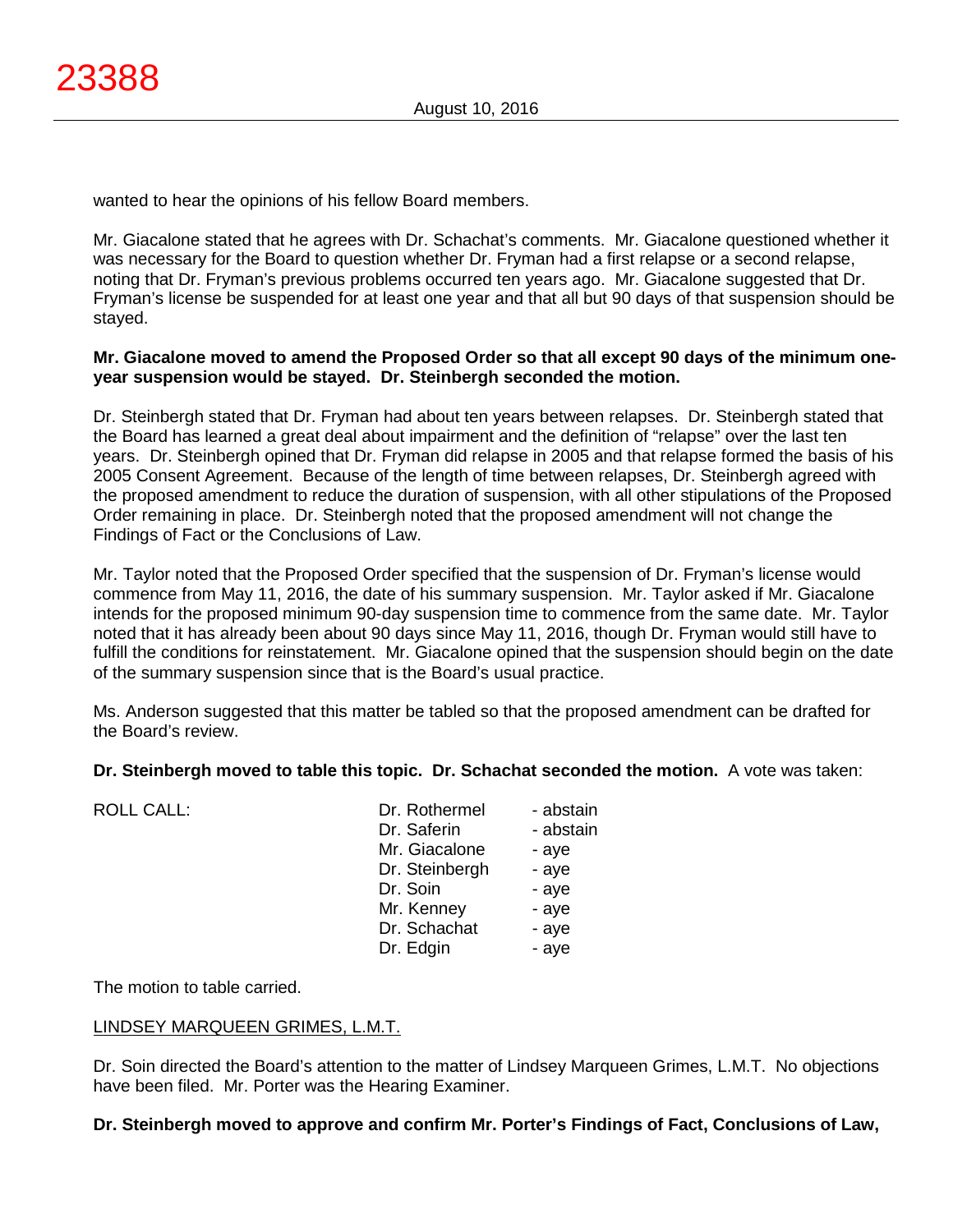### **and Proposed Order in the matter of Lindsey Marqueen Grimes, L.M.T. Dr. Edgin seconded the motion.**

Dr. Soin stated that he will now entertain discussion in the above matter.

Dr. Steinbergh stated that Ms. Grimes was first licensed to practice massage therapy in Ohio in August 2008. Prior to attending massage therapy school, Ms. Grimes had two alcohol-related traffic convictions. In October 2003, Ms. Grimes pleaded guilty to Operating a Motor Vehicle While Intoxicated (OMVI); in April 2005, Ms. Grimes pleaded guilty to Reckless Operation of a Motor Vehicle. As part of the 2005 plea, Ms. Grimes was admitted for a 72-hour evaluation in August 2008 and was diagnosed with alcohol abuse. There were no treatment recommendations at that time. Ms. Grimes was subsequently granted a license.

In November 2014 Ms. Grimes submitted an application for renewal of her massage therapy license. On the application, Ms. Grimes disclosed that she had pleaded guilty to a misdemeanor. Ms. Grimes provided documents from the Licking County Municipal Court that she had pleaded guilty to OMVI in August 2014, as well as documentation of her attendance at Alcoholics Anonymous (AA) meetings from March through June 2014. Based on her guilty plea and statements she had made to Board investigators regarding alcohol consumption, the Board ordered Ms. Grimes to an outpatient chemical dependency assessment at Glenbeigh Hospital. Dr. Steinbergh stated that Ms. Grimes was honest and sincere during her assessment and was diagnosed with alcohol dependence and cannabis abuse. Consequently, Ms. Grimes was found to be impaired and not capable of practicing massage therapy at acceptable and prevailing standards of care. Glenbeigh recommended that Ms. Grimes attend an intensive outpatient program at a Board-approved facility and follow the recommendations of the treatment provider and the Board.

During her hearing, Ms. Grimes testified that after working for Massage Envy for almost four years she returned to her previous work as a server in a restaurant. Ms. Grimes testified that she no longer had the same interest in massage therapy that she once had. In December 2014 Ms. Grimes and her boyfriend moved to Florida, where she continued to work as a server and hoped to become an assistant manager for the restaurant.

Dr. Steinbergh stated that Ms. Grimes recognizes her illness, but Ms. Grimes does not feel that she can afford the necessary treatment at this time. Ms. Grimes testified that she has not consumed any alcohol since September 2015. Ms. Grimes indicated that she has no current plans to return to Ohio, but she would like to retain her Ohio massage therapy license because of the time and effort she had put into her career. Ms. Grimes further indicated that she may want to return to Ohio and practice massage therapy in the future. Ms. Grimes stated that she will eventually be willing to undergo intensive outpatient therapy when she can afford it. Ms. Grimes stated that she is willing to have her license suspended until she can follow through with the recommendations.

Dr. Steinbergh stated that she agrees with the Findings of Fact and the Conclusions of Law in the Report and Recommendation. Dr. Steinbergh stated that she also agrees with the Proposed Order to indefinitely suspended Ms. Grimes' license, conditions for reinstatement that include demonstration of the ability to resume practice and other standard stipulations, and probationary terms for five years following reinstatement. Dr. Steinbergh opined that, because of Ms. Grimes' desire for a suspension and the fact that she has been cooperative and understanding of what needs to be done, a suspension of her massage therapy license is appropriate.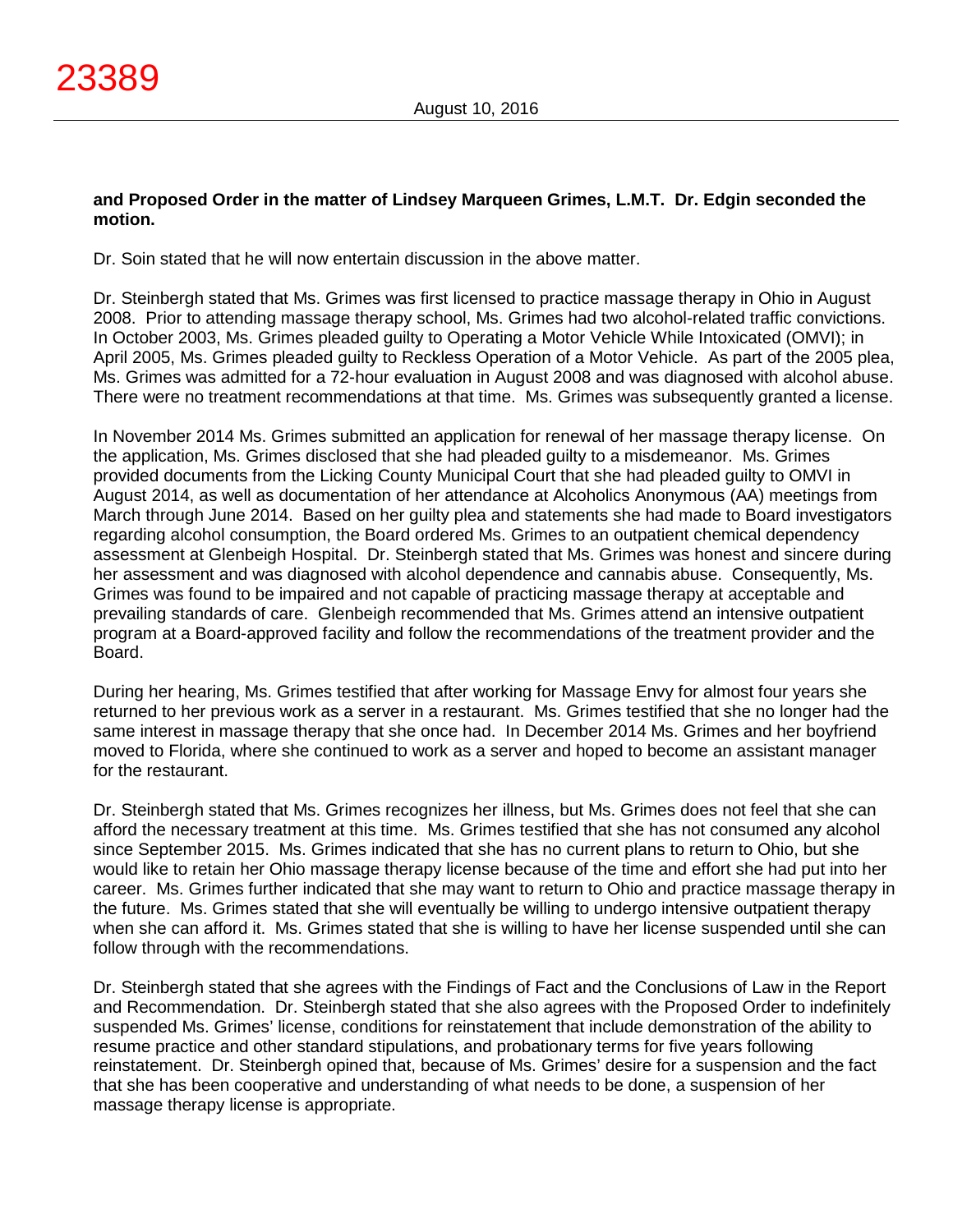A vote was taken on Dr. Steinbergh's motion to approve:

| <b>ROLL CALL:</b> | Dr. Rothermel  | - abstain |
|-------------------|----------------|-----------|
|                   | Dr. Saferin    | - abstain |
|                   | Mr. Giacalone  | - aye     |
|                   | Dr. Steinbergh | - aye     |
|                   | Dr. Soin       | - aye     |
|                   | Mr. Kenney     | - aye     |
|                   | Dr. Schachat   | - aye     |
|                   | Dr. Edgin      | - aye     |
|                   |                |           |

The motion to approve carried.

### PROPOSED FINDINGS AND PROPOSED ORDERS

Dr. Soin stated that in the following matter, the Board issued a Notice of Opportunity for Hearing. No timely request for hearing was received. This matter was reviewed by a Hearing Examiner, who prepared Proposed Findings and Proposed Orders, and is now before the Board for final disposition. Dr. Soin stated that these matters are disciplinary in nature, and therefore the Secretary and Supervising Member may not vote. In this matter, Dr. Rothermel served as Secretary and Dr. Saferin served as Supervising Member.

# MICHAEL LEE HINES

**Dr. Steinbergh moved to find that the allegations as set forth in the April 8, 2015 Notice of Opportunity for Hearing in the matter of Mr. Hines have been proven to be true by a preponderance of the evidence and to adopt Mr. Porter's Proposed Findings and Proposed Order. Mr. Giacalone seconded the motion.**

Dr. Soin stated that he will now entertain discussion in the matter of Mr. Hines.

Mr. Giacalone stated that Mr. Hines submitted an application for a license to practice massage therapy in November 2013. On his application, Mr. Hines made the following disclosures:

- In 2002 Mr. Hines was charged with Driving Under the Influence of Alcohol (DUI) in San Diego, California, and spent about eight hours in jail.
- In or about May 2003, Mr. Hines was again charged with DUI in San Diego, California. Mr. Hines spent the night in jail and was required to attend a 30-day inpatient treatment program by the U.S. Navy, to which he belonged at the time. Mr. Hines was also required to attend Alcoholics Anonymous (AA) meetings.
- In or about February 2005, Mr. Hines was again charged with DUI in Chula Vista, California. Mr. Hines served 60 days in jail and was required to attend a 30-day outpatient rehabilitation program through the U.S. Navy. Afterwards, Mr. Hines was given an "other than honorable" discharge from the Navy.
- In or about November 2006 in Columbus, Ohio, Mr. Hines pled guilty to criminal misdemeanors, one for Forgery and one for Possessing Criminal Tools. As a result, Mr. Hines served additional jail time. Mr. Hines claimed that he had been an unknowing participant in a fake money order scheme used to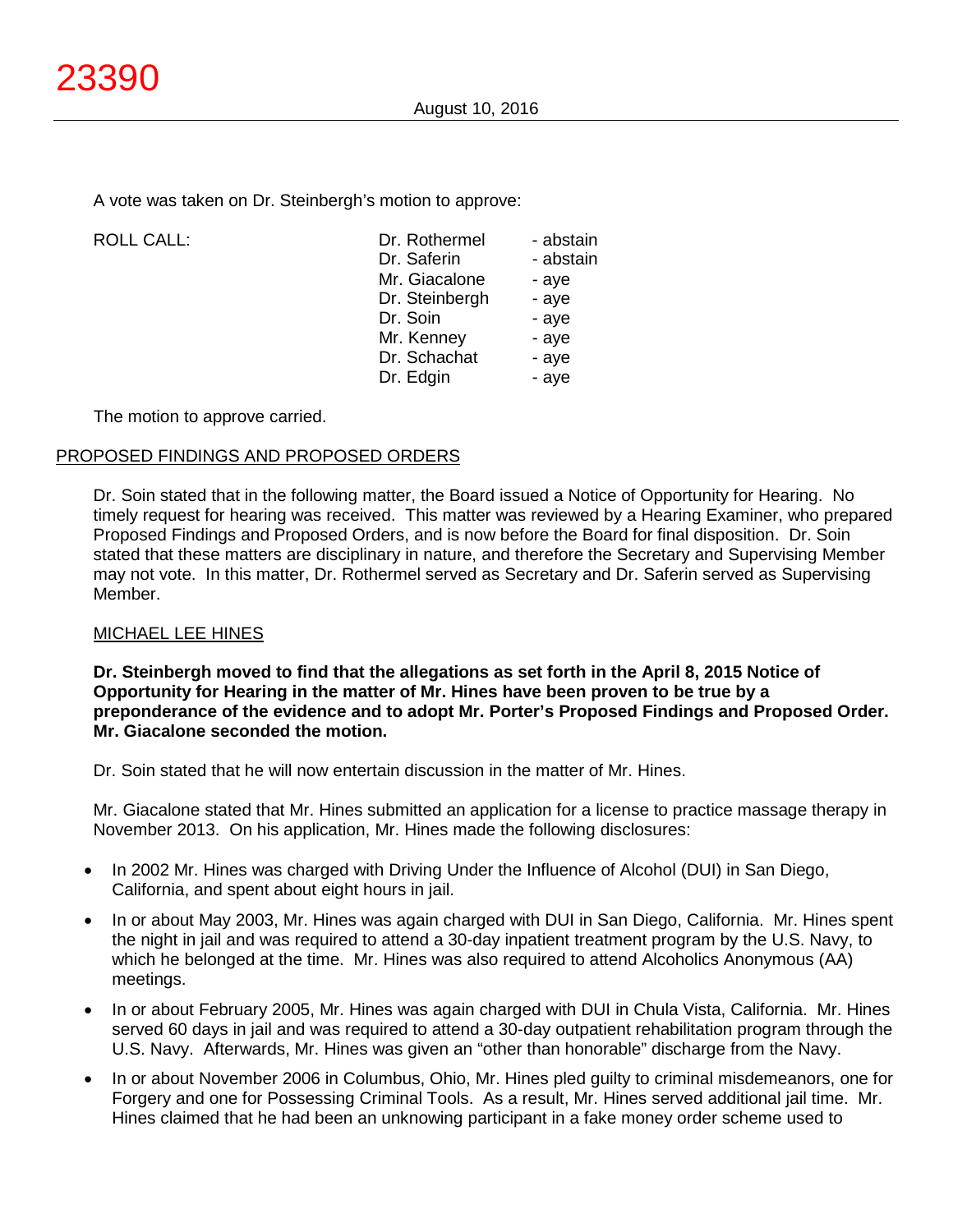defraud a bank.

• In or about February 2011, Mr. Hines was again charged with DUI in Columbus, Ohio. As a result, Mr. Hines was ordered to attend a six-week outpatient drug and alcohol program; given one year of probation; and was required to continue AA meetings. Mr. Hines has indicated that he successfully completed a rehabilitation program and he continued AA meetings until he obtained additional employment.

Mr. Giacalone continued that on or about May 16, 2014, the Board sent interrogatories to Mr. Hines via certified mail. Mr. Hines signed for the interrogatories and contacted a Board representative to request an extension of time to answer. An extension was granted until June 23, 2014. To date, no answers have been received from Mr. Hines. Subsequent interrogatory requests were sent to Mr. Hines in September 2014, November 2014, January 2015, and March 2015, all without success. On April 8, 2015, the Board issued a Notice of Opportunity for Hearing to Mr. Hines, but no response or other information has been received to date.

Mr. Giacalone supported the Hearing Examiner's Proposed Order to deny Mr. Hines' application for a license to practice massage therapy in Ohio, based on evidence that Mr. Hines has failed to fully comply with the Board's investigation and on Mr. Hines' questionable past involving substance abuse and alleged criminal activity. Mr. Giacalone stated that it is not in the public's best interest to simply take Mr. Hines' word that "I am not the same person I was. I have been clean and sober from alcohol (drug free my whole life) since my last incident February 11, 2011."

Dr. Steinbergh agreed with Mr. Giacalone's comments, but suggested that the Proposed Order be amended to a permanent denial. Dr. Steinbergh noted that the Board has had no response from Mr. Hines since 2014 after repeated attempts to obtain interrogatories and he did not request a hearing. Dr. Steinbergh opined that this pattern is severe enough to warrant permanent denial. Mr. Giacalone stated that he is not opposed to a permanent denial. Dr. Soin also agreed that, though the Board does not take permanent denial of an application lightly, it is appropriate in this case.

**Dr. Steinbergh moved to amend the Proposed Order to a permanent denial to Mr. Hines' application for a license to practice massage therapy in Ohio. Mr. Kenney seconded the motion.** A vote was taken:

 $ROILCAIL$ :

| - abstain |
|-----------|
| - abstain |
| - aye     |
| - aye     |
| - aye     |
| - aye     |
| - aye     |
| - aye     |
|           |

The motion to amend carried.

**Dr. Steinbergh moved to find that the allegations as set forth in the April 8, 2015 Notice of Opportunity for Hearing in the matter of Mr. Hines have been proven to be true by a preponderance of the evidence and to adopt Mr. Porter's Proposed Findings and Proposed Order,**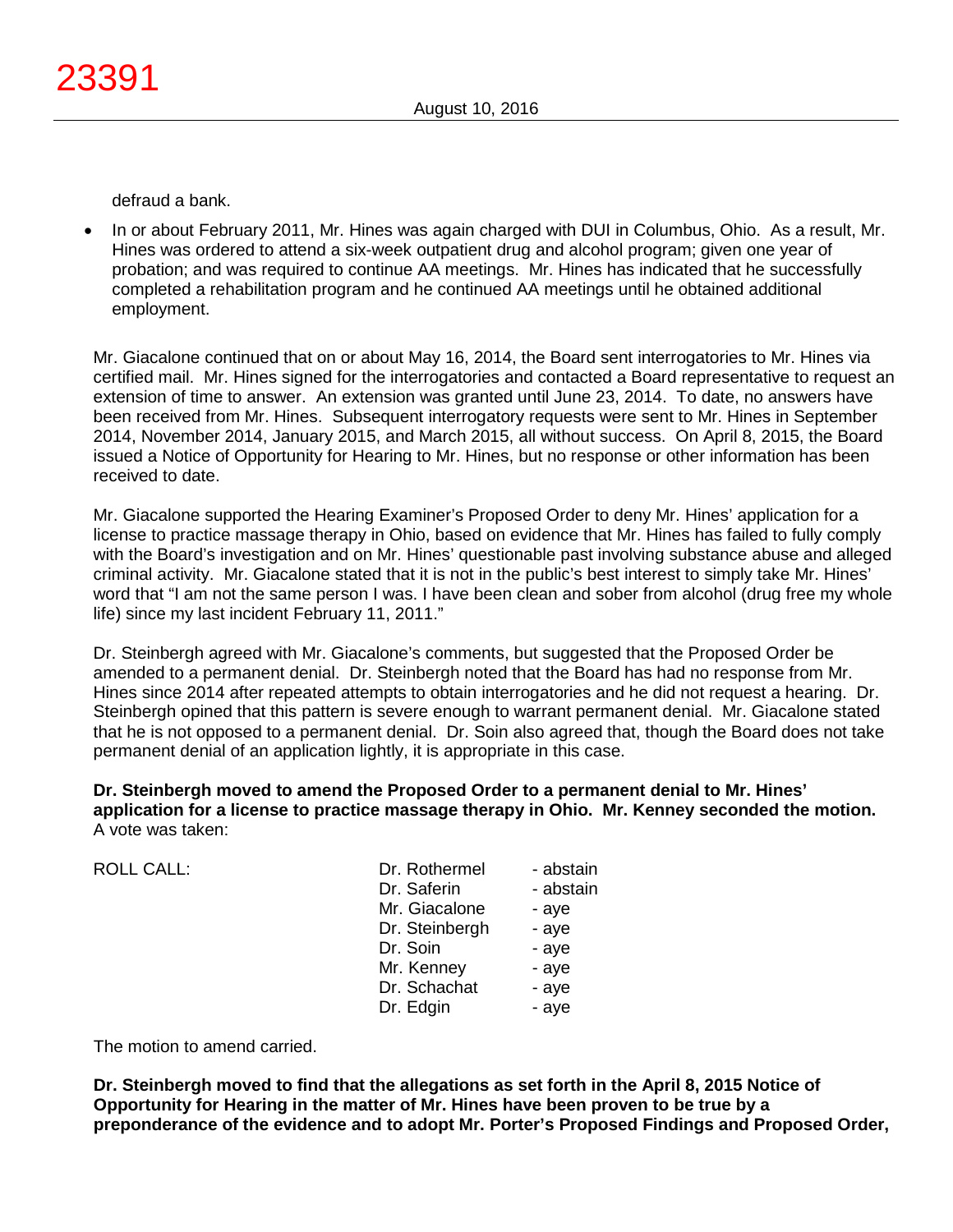#### **as amended. Mr. Giacalone seconded the motion.** A vote was taken:

| <b>ROLL CALL:</b> |
|-------------------|
|                   |

| <b>ROLL CALL:</b> | Dr. Rothermel  | - abstain |
|-------------------|----------------|-----------|
|                   | Dr. Saferin    | - abstain |
|                   | Mr. Giacalone  | - aye     |
|                   | Dr. Steinbergh | - aye     |
|                   | Dr. Soin       | - aye     |
|                   | Mr. Kenney     | - aye     |
|                   | Dr. Schachat   | - aye     |
|                   | Dr. Edgin      | - aye     |
|                   |                |           |

The motion to approve carried.

### FINDINGS, ORDERS, AND JOURNAL ENTRIES

Dr. Soin stated that in the following matters, the Board issued Notices of Opportunity for Hearing, and documentation of Service was received for each. There were no timely requests for hearing filed, and more than 30 days have elapsed since the mailing of the Notices. These matters are therefore before the Board for final disposition. Dr. Soin stated that these matters are disciplinary in nature, and therefore the Secretary and Supervising Member may not vote. In these matters, Dr. Rothermel served as Secretary and Dr. Saferin served as Supervising Member.

### CARLOS GUSTAVO TERAN MIRANDA, M.D.

Dr. Soin stated that on September 9, 2015, the Board issued a Notice of Opportunity for Hearing to Dr. Miranda based upon prior action by the Medical Board of California. On or about April 1, 2015, Dr. Miranda entered into a Stipulation and Order with the Medical Board of California prohibiting Dr. Miranda from practicing as a physician and surgeon throughout the pendency of a criminal action. The California Board based its Order on findings that Dr. Miranda was charged with a felony violation of Possession of Matter Depicting a Minor Engaging in Sexual Conduct, as well as a misdemeanor violation of Unauthorized Invasion of Privacy.

Dr. Steinbergh stated that, due to the serious charges against Dr. Miranda in California, she would favor a revocation of Dr. Miranda's Ohio medical license. Dr. Steinbergh opined that Dr. Miranda should be discouraged from applying for another Ohio medical license until he has a full and unrestricted medical license in California.

### **Dr. Steinbergh moved to find that the allegations set forth in the September 9, 2015 Notice of Opportunity for Hearing have been proven to be true by a preponderance of the evidence, and to issue an Order, effective immediately upon mailing, revoking Dr. Miranda's license to practice medicine and surgery in Ohio. Mr. Kenney seconded the motion.**

Mr. Giacalone asked if the Board should consider an indefinite suspension of Dr. Miranda's license, noting that the allegations against him, while serious, are only allegations at this time. Dr. Steinbergh stated that an indefinite suspension would require the Board to spend time developing stipulations and conditions for reinstatement. Dr. Steinbergh stated that a non-permanent revocation achieves essentially the same result of keeping Dr. Miranda from practicing in Ohio until his situation in California has been resolved. Mr. Giacalone agreed.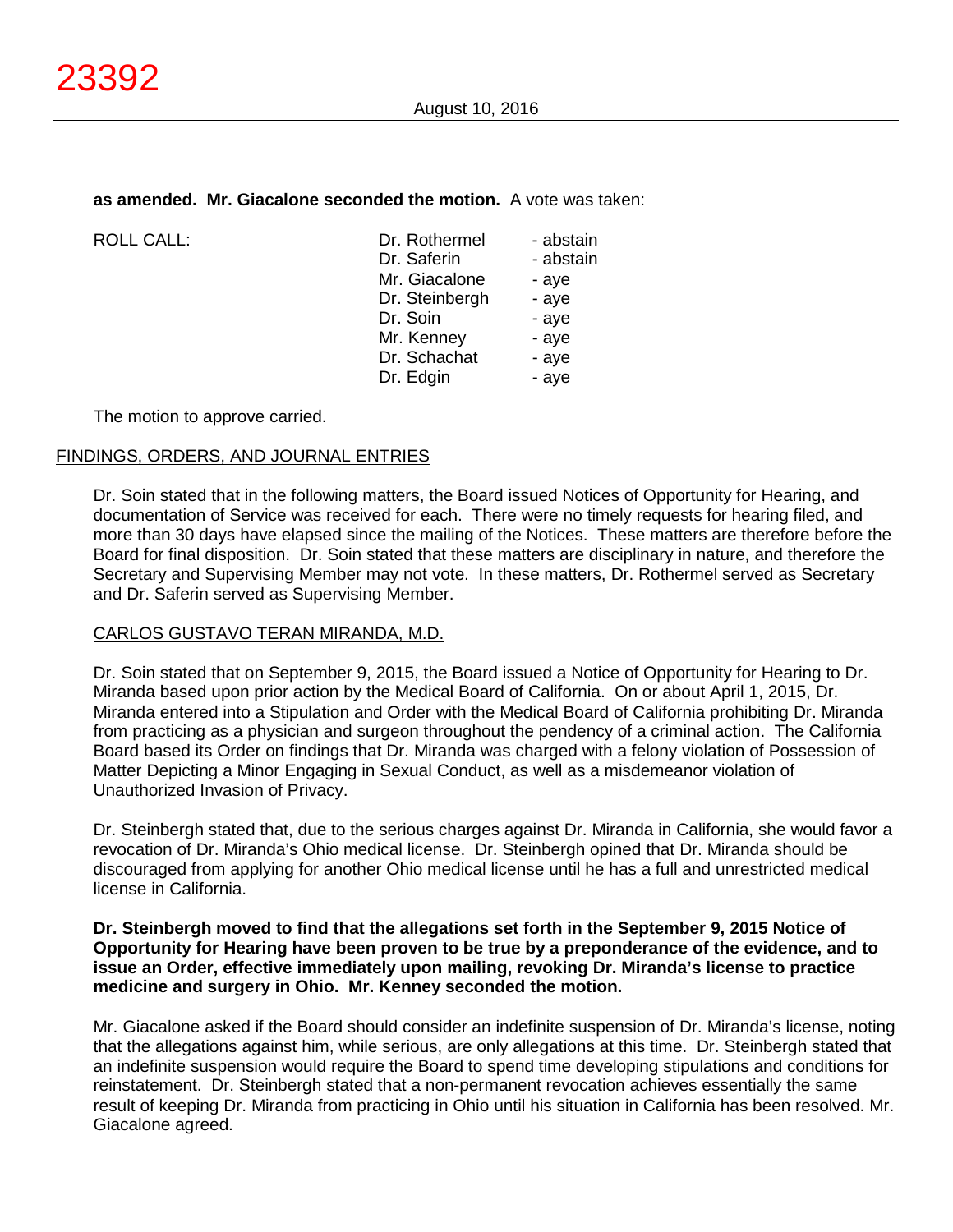A vote was taken on Dr. Steinbergh's motion:

| <b>ROLL CALL:</b> | Dr. Rothermel  | - abstain |
|-------------------|----------------|-----------|
|                   | Dr. Saferin    | - abstain |
|                   | Mr. Giacalone  | - aye     |
|                   | Dr. Steinbergh | - aye     |
|                   | Dr. Soin       | - aye     |
|                   | Mr. Kenney     | - aye     |
|                   | Dr. Schachat   | - aye     |
|                   | Dr. Edgin      | - aye     |
|                   |                |           |

The motion carried.

### MARCIO ALEJANDRO CASTILLO, M.T.

Dr. Soin stated that on October 14, 2015, the Board issued a Notice of Opportunity for Hearing to Mr. Castillo based upon his conviction in the Court of Common Please, Cuyahoga County, Ohio, on one count of Sexual Battery, a felony of the third degree.

**Dr. Steinbergh moved to find that the allegations set forth in the October 14, 2015 Notice of Opportunity for Hearing have been proven to be true by a preponderance of the evidence, and to issue an Order, effective immediately upon mailing, permanently revoking Mr. Castillo's license to practice massage therapy in Ohio. Mr. Giacalone seconded the motion.** A vote was taken:

| <b>ROLL CALL:</b> | Dr. Rothermel  | - abstain |
|-------------------|----------------|-----------|
|                   | Dr. Saferin    | - abstain |
|                   | Mr. Giacalone  | - aye     |
|                   | Dr. Steinbergh | - aye     |
|                   | Dr. Soin       | - aye     |
|                   | Mr. Kenney     | - aye     |
|                   | Dr. Schachat   | - aye     |
|                   | Dr. Edgin      | - aye     |

The motion carried.

### J. DEREK HOLLINGSWORTH, D.O.

Dr. Soin stated that on June 8, 2016, the Board issued a Notice of Opportunity for Hearing to Dr. Hollingsworth based upon prior action by the West Virginia Board of Osteopathic Medicine. The West Virginia Board issued an Order on or about March 11, 2016, suspending Dr. Hollingsworth's license for a period of at least five years. The West Virginia Board based its Order on findings that Dr. Hollingsworth engaged in dishonorable and unethical conduct by attempting to maintain a pain management practice without being a licensed pain clinic under West Virginia law.

**Mr. Giacalone moved to find that the allegations set forth in the June 8, 2016 Notice of Opportunity for Hearing have been proven to be true by a preponderance of the evidence, and is issue an Order, effective immediately upon mailing, permanently revoking Dr. Hollingsworth's license to**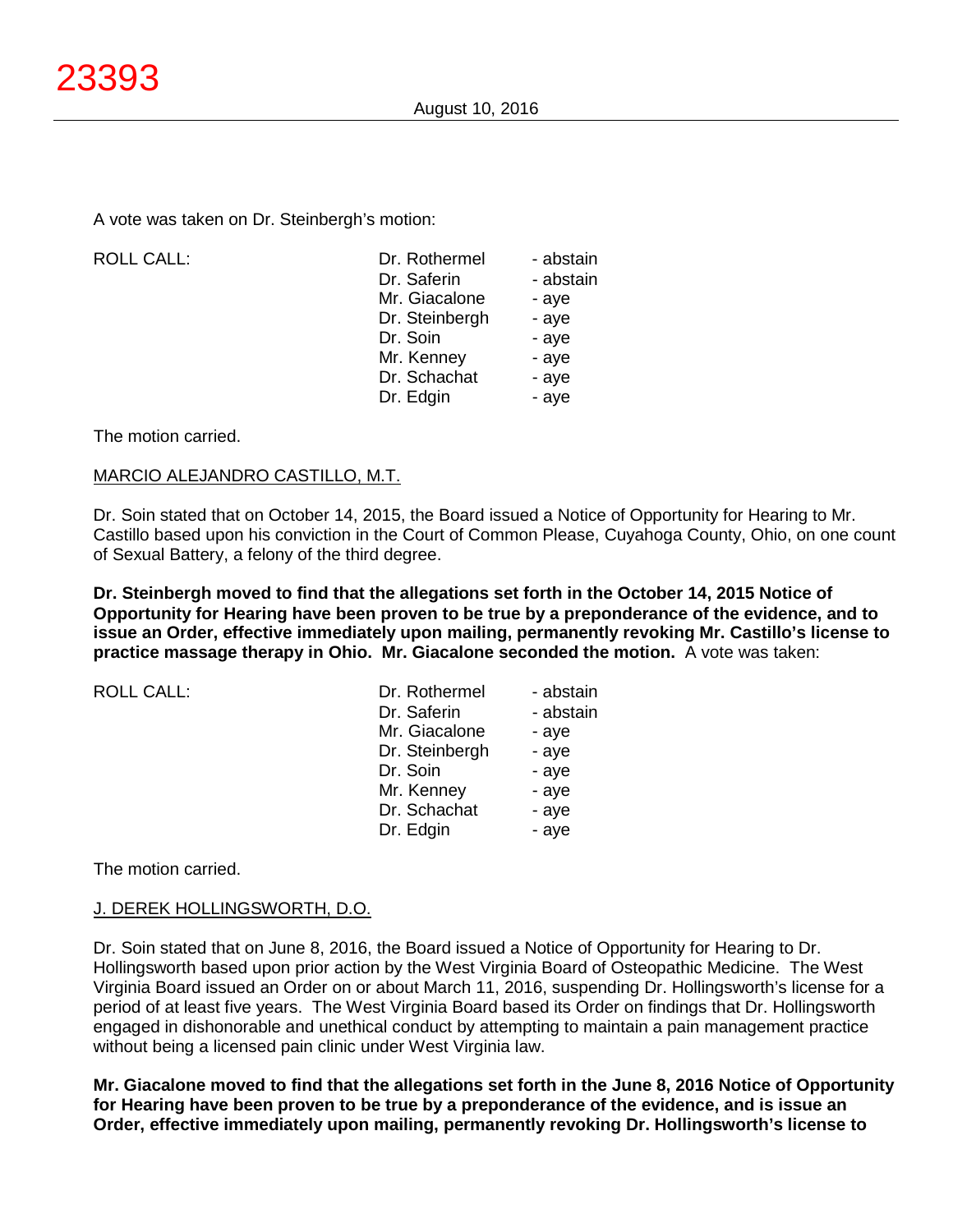### **practice osteopathic medicine and surgery in Ohio and imposing a civil fine of \$20,000. Dr. Steinbergh seconded the motion.**

Mr. Giacalone stated that, in an effort to circumvent West Virginia's recently-enacted law on the licensure of pain clinics, Dr. Hollingsworth had instructed his pain patients that he could continue to treat them if they referred two new patients who did not need controlled substance prescriptions. Mr. Giacalone stated that Dr. Hollingsworth's efforts to maintain his pain management practice without the proper license under West Virginia law show that he does not care about his patients and is only in practice for monetary purposes. Mr. Giacalone stated that there was no need for another physician of this kind in Ohio.

Dr. Steinbergh agreed with Mr. Giacalone's comments. Dr. Steinbergh further noted that Dr. Hollingsworth was sued by one of his patients who had suffered withdraw from narcotics that Dr. Hollingsworth no longer had access to. Dr. Steinbergh stated that she agrees with the motion to permanently revoke Dr. Hollingsworth's Ohio license and to impose a \$20,000 fine.

Mr. Giacalone opined that the most telling statement in the West Virginia Order is the following: "The only witnesses in this matter were Diane Shepard, the Executive Director of the Board [the West Virginia Board of Osteopathic Medicine], and the Respondent, who appeared without counsel and presented a rambling, mostly irrelevant monologue on the actions of OHFLAC [the Office of Health Facility Licensure and Certification], the State of West Virginia, and the Board. The Respondent ultimately conceded that he operated the pain clinic and the family practice clinic as described by the Board in its Complaint and Statement of Charges."

A vote was taken on Mr. Giacalone's motion:

ROLL CALL:

The motion carried.

### EXECUTIVE SESSION

**Dr. Steinbergh moved to go into Executive Session to confer with the Medical Board's attorneys on matters of pending or imminent court action, and for the purpose of deliberating on proposed consent agreements in the exercise of the Medical Board's quasi-judicial capacity. Dr. Saferin seconded the motion.** A vote was taken:

| ROLL CALL: | Dr. Rothermel  | - ave |
|------------|----------------|-------|
|            | Dr. Saferin    | - ave |
|            | Mr. Giacalone  | - ave |
|            | Dr. Steinbergh | - ave |
|            | Dr. Soin       | - ave |
|            |                |       |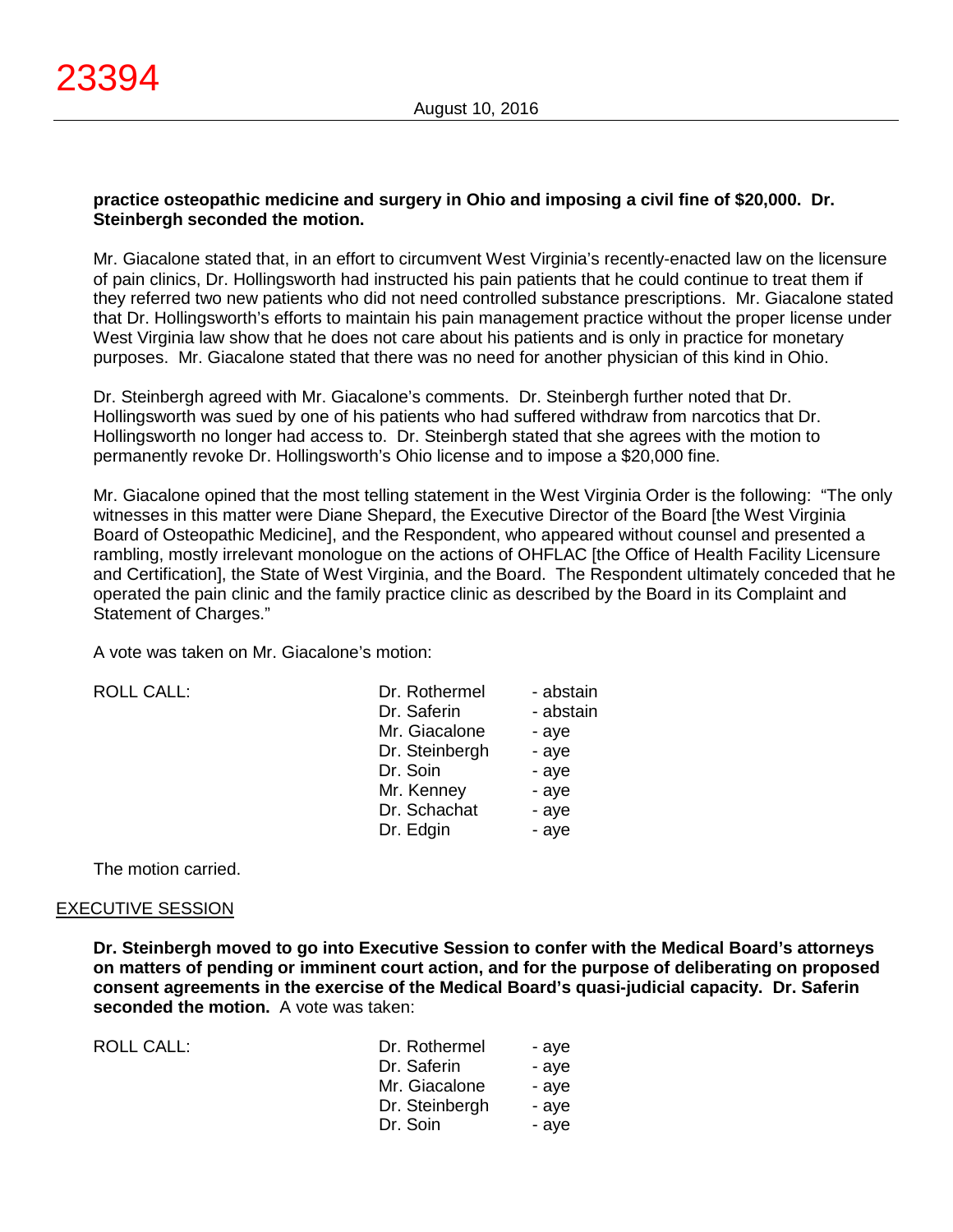August 10, 2016

| Mr. Kenney   | - aye |
|--------------|-------|
| Dr. Schachat | - aye |
| Dr. Edgin    | - aye |

The motion carried.

Pursuant to Section 121.22(G)(3), Ohio Revised Code, the Board went into executive session with Mr. Groeber, Ms. Anderson, Mr. Miller, Ms. Loe, Ms. Debolt, Ms. Pollock, Ms. Marshall, the Enforcement Attorneys, the Assistant Attorneys General, Ms. Murray, Ms. Williams, Ms. Moore, and Mr. Taylor in attendance.

The Board returned to public session.

### RATIFICATION OF SETTLEMENT AGREEMENTS

#### TONY LEE CAMPBELL, P.A. – CONSENT AGREEMENT

**Dr. Steinbergh moved to ratify the Proposed Consent Agreement with Mr. Campbell. Mr. Kenney seconded the motion.** A vote was taken:

| <b>ROLL CALL:</b> |  |
|-------------------|--|
|                   |  |

| <b>ROLL CALL:</b> | Dr. Rothermel  | - abstain |
|-------------------|----------------|-----------|
|                   | Dr. Saferin    | - abstain |
|                   | Mr. Giacalone  | - aye     |
|                   | Dr. Steinbergh | - aye     |
|                   | Dr. Soin       | - aye     |
|                   | Mr. Kenney     | - aye     |
|                   | Dr. Schachat   | - aye     |
|                   | Dr. Edgin      | - aye     |
|                   |                |           |

The motion to ratify carried.

#### JOSEPH PETER BURICK, D.O. – CONSENT AGREEMENT

**Dr. Steinbergh moved to ratify the Proposed Consent Agreement with Dr. Burick. Dr. Edgin seconded the motion.** A vote was taken:

| Dr. Rothermel  | - abstain |
|----------------|-----------|
| Dr. Saferin    | - abstain |
| Mr. Giacalone  | - aye     |
| Dr. Steinbergh | - aye     |
| Dr. Soin       | - aye     |
| Mr. Kenney     | - aye     |
| Dr. Schachat   | - aye     |
| Dr. Edgin      | - aye     |
|                |           |

The motion to ratify carried.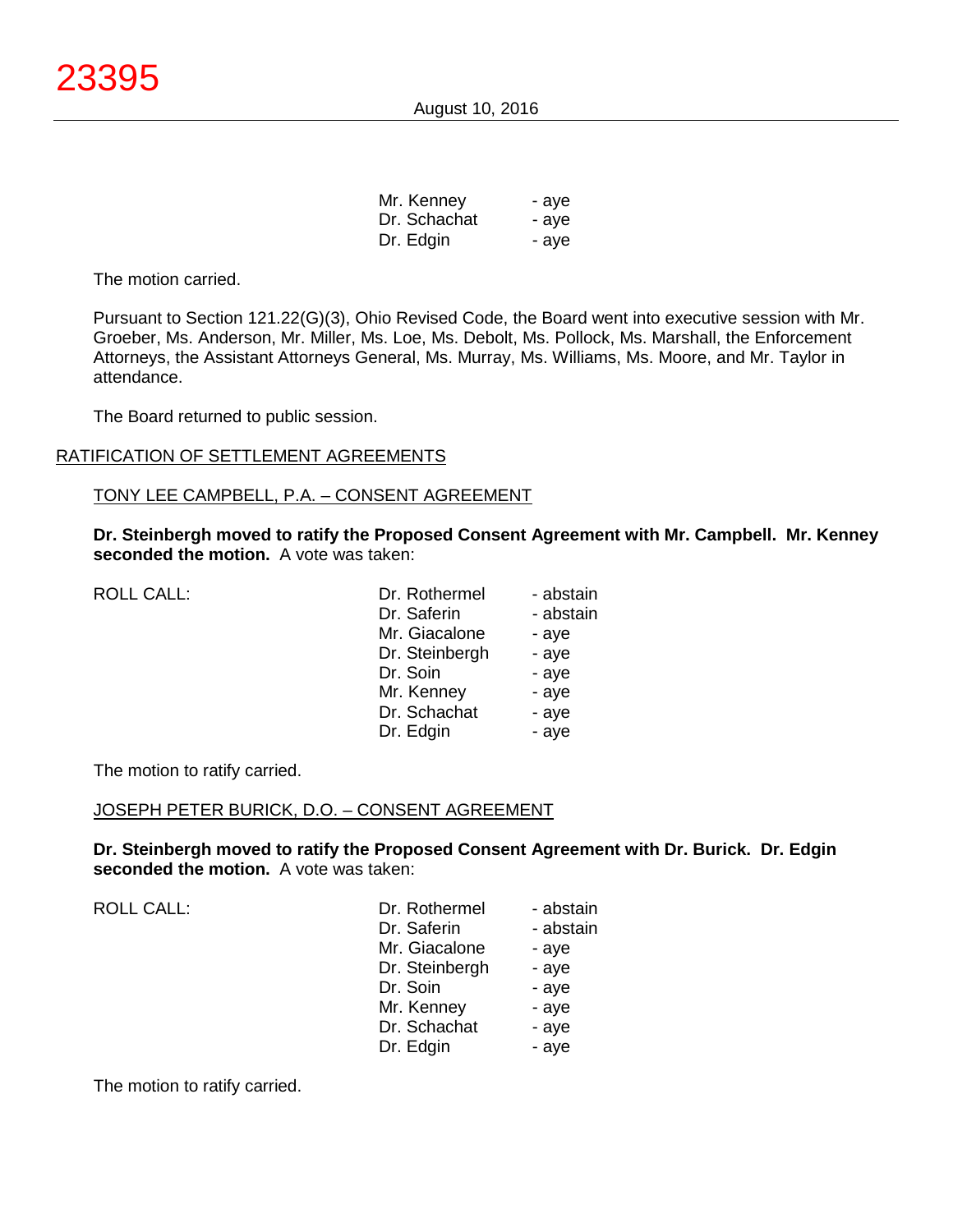# REGIS BURLAS, D.O. – STEP II CONSENT AGREEMENT

**Dr. Steinbergh moved to ratify the Proposed Step II Consent Agreement with Dr. Burlas. Dr. Edgin seconded the motion.** A vote was taken:

| <b>ROLL CALL:</b> | Dr. Rothermel  | - abstain |
|-------------------|----------------|-----------|
|                   | Dr. Saferin    | - abstain |
|                   | Mr. Giacalone  | - aye     |
|                   | Dr. Steinbergh | - aye     |
|                   | Dr. Soin       | - aye     |
|                   | Mr. Kenney     | - aye     |
|                   | Dr. Schachat   | - aye     |
|                   | Dr. Edgin      | - aye     |
|                   |                |           |

The motion to ratify carried.

THOMAS MICHAEL BENDER, A.A. – STEP II CONSENT AGREEMENT

**Dr. Steinbergh moved to ratify the Proposed Step II Consent Agreement with Mr. Bender. Mr. Giacalone seconded the motion.** A vote was taken:

| <b>ROLL CALL:</b> | Dr. Rothermel  | - abstain |
|-------------------|----------------|-----------|
|                   | Dr. Saferin    | - abstain |
|                   | Mr. Giacalone  | - aye     |
|                   | Dr. Steinbergh | - aye     |
|                   | Dr. Soin       | - aye     |
|                   | Mr. Kenney     | - aye     |
|                   | Dr. Schachat   | - aye     |
|                   | Dr. Edgin      | - aye     |

The motion to ratify carried.

## CHRISTOPHER PHILIP CAIOLA, M.D. – STEP I CONSENT AGREEMENT

**Dr. Steinbergh moved to ratify the Proposed Step I Consent Agreement with Dr. Caiola. Mr. Giacalone seconded the motion.** A vote was taken:

ROLL CALL:

| Dr. Rothermel  | - abstain |
|----------------|-----------|
| Dr. Saferin    | - abstain |
| Mr. Giacalone  | - aye     |
| Dr. Steinbergh | - aye     |
| Dr. Soin       | - aye     |
| Mr. Kenney     | - aye     |
| Dr. Schachat   | - aye     |
| Dr. Edgin      | - aye     |
|                |           |

The motion to ratify carried.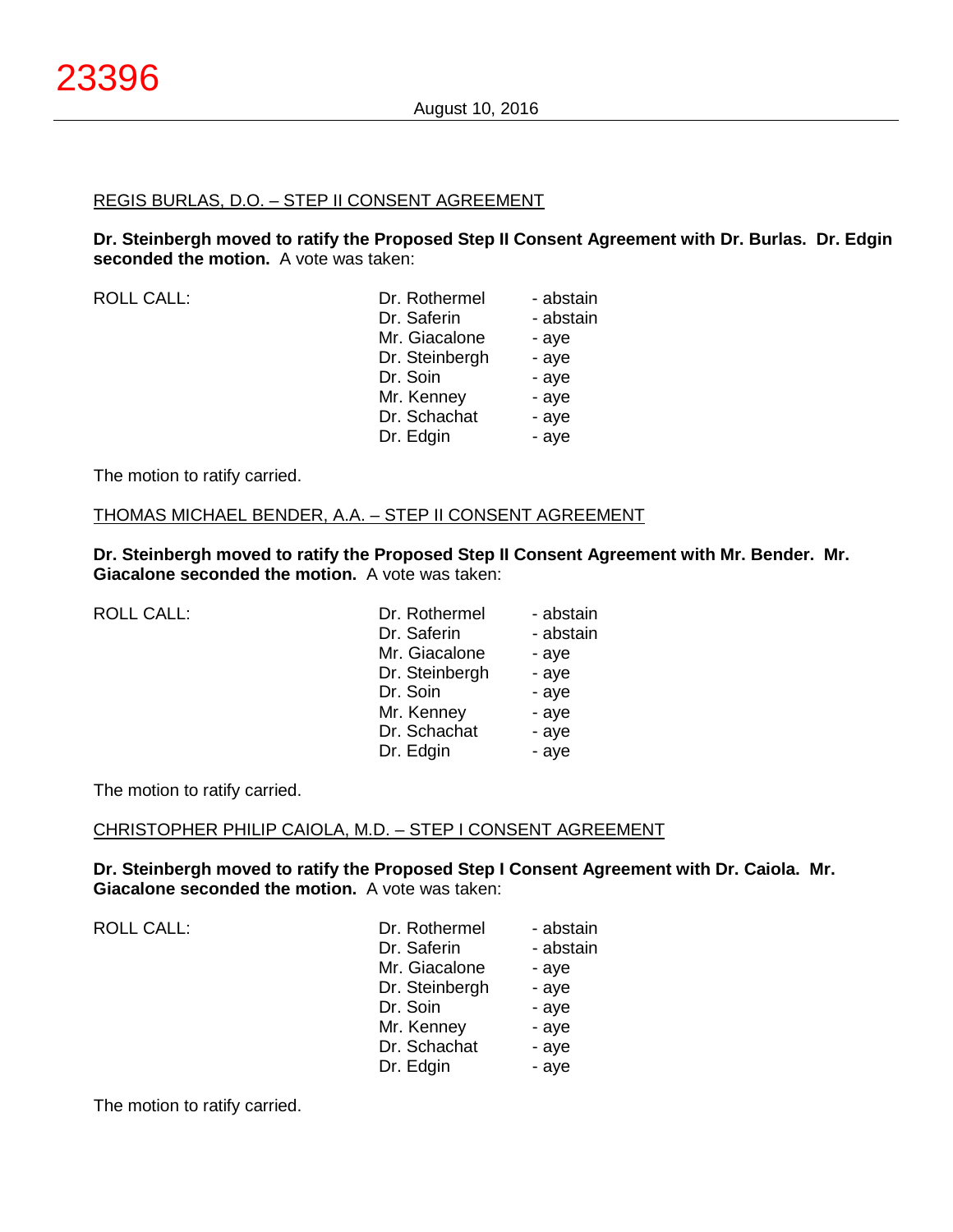# CANDICE J. DOSS, M.T. – PERMANENT SURRENDER OF CERTIFICATE TO PRACTICE MASSAGE THERAPY

**Dr. Steinbergh moved to ratify the Proposed Permanent Surrender with Ms. Doss. Dr. Edgin seconded the motion.** A vote was taken:

| <b>ROLL CALL:</b> | Dr. Rothermel  | - abstain |
|-------------------|----------------|-----------|
|                   | Dr. Saferin    | - abstain |
|                   | Mr. Giacalone  | - aye     |
|                   | Dr. Steinbergh | - aye     |
|                   | Dr. Soin       | - aye     |
|                   | Mr. Kenney     | - aye     |
|                   | Dr. Schachat   | - aye     |
|                   | Dr. Edgin      | - aye     |
|                   |                |           |

The motion to ratify carried.

### BEN LOMAS, M.D. – PERMANENT SURRENDER OF CERTIFICATE TO PRACTICE MEDICINE AND **SURGERY**

**Dr. Steinbergh moved to ratify the Proposed Permanent Surrender with Dr. Lomas. Mr. Giacalone seconded the motion.** A vote was taken:

| <b>ROLL CALL:</b> | Dr. Rothermel  | - abstain |
|-------------------|----------------|-----------|
|                   | Dr. Saferin    | - abstain |
|                   | Mr. Giacalone  | - aye     |
|                   | Dr. Steinbergh | - aye     |
|                   | Dr. Soin       | - aye     |
|                   | Mr. Kenney     | - aye     |
|                   | Dr. Schachat   | - aye     |
|                   | Dr. Edgin      | - aye     |

The motion to ratify carried.

ROSS ROSARIO LENTINI, M.D. – STEP I CONSENT AGREEMENT

**Dr. Steinbergh moved to ratify the Proposed Step I Consent Agreement with Dr. Lentini. Dr. Edgin seconded the motion.** A vote was taken:

| <b>ROLL CALL:</b> | Dr. Rothermel  | - abstain |
|-------------------|----------------|-----------|
|                   | Dr. Saferin    | - abstain |
|                   | Mr. Giacalone  | - aye     |
|                   | Dr. Steinbergh | - aye     |
|                   | Dr. Soin       | - aye     |
|                   | Mr. Kenney     | - aye     |
|                   | Dr. Schachat   | - aye     |
|                   | Dr. Edgin      | - aye     |
|                   |                |           |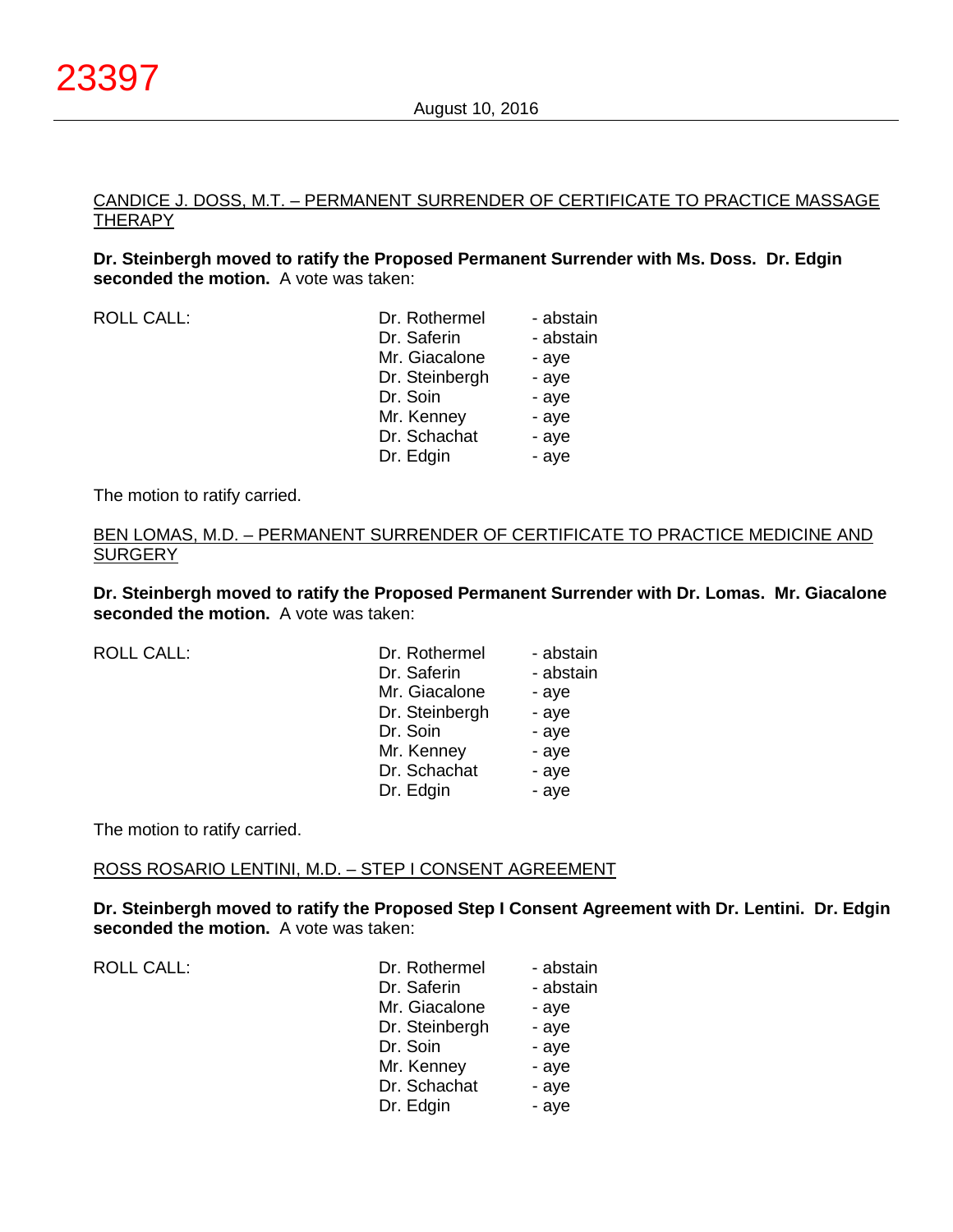The motion to ratify carried.

#### WILLIAM STANTON RICHARDSON, M.D. – STEP II CONSENT AGREEMENT

**Dr. Steinbergh moved to ratify the Proposed Step II Consent Agreement with Dr. Richardson. Dr. Edgin seconded the motion.** A vote was taken:

ROLL CALL:

| - abstain |
|-----------|
|           |
| - abstain |
| - aye     |
| - aye     |
| - aye     |
| - aye     |
| - aye     |
| - aye     |
|           |

The motion to ratify carried.

## REZIK ABDUL AZIZ SAQER, M.D. – CONSENT AGREEMENT

**Dr. Steinbergh moved to ratify the Proposed Consent Agreement with Dr. Saqer. Dr. Edgin seconded the motion.** A vote was taken:

| <b>ROLL CALL:</b> | Dr. Rothermel  | - abstain |
|-------------------|----------------|-----------|
|                   | Dr. Saferin    | - abstain |
|                   | Mr. Giacalone  | - aye     |
|                   | Dr. Steinbergh | - aye     |
|                   | Dr. Soin       | - aye     |
|                   | Mr. Kenney     | - aye     |
|                   | Dr. Schachat   | - aye     |
|                   | Dr. Edgin      | - aye     |

The motion to ratify carried.

JOE J. TREVINO, M.D. – VOLUNTARY PERMANENT RETIREMENT FROM THE PRACTICE OF MEDICINE AND SURGERY

**Dr. Steinbergh moved to ratify the Proposed Voluntary Permanent Retirement with Dr. Trevino. Dr. Edgin seconded the motion.** A vote was taken:

ROLL CALL: Dr. Dr. Basic - abstract - abstract - abstract - abstract - abstract - abstract - abstract - abstract - abstract - abstract - abstract - abstract - abstract - abstract - abstract - abstract - abstract - abstract

| Dr. Rothermel  | - abstain |
|----------------|-----------|
| Dr. Saferin    | - abstain |
| Mr. Giacalone  | - aye     |
| Dr. Steinbergh | - aye     |
| Dr. Soin       | - aye     |
| Mr. Kenney     | - aye     |
| Dr. Schachat   | - aye     |
| Dr. Edgin      | - aye     |
|                |           |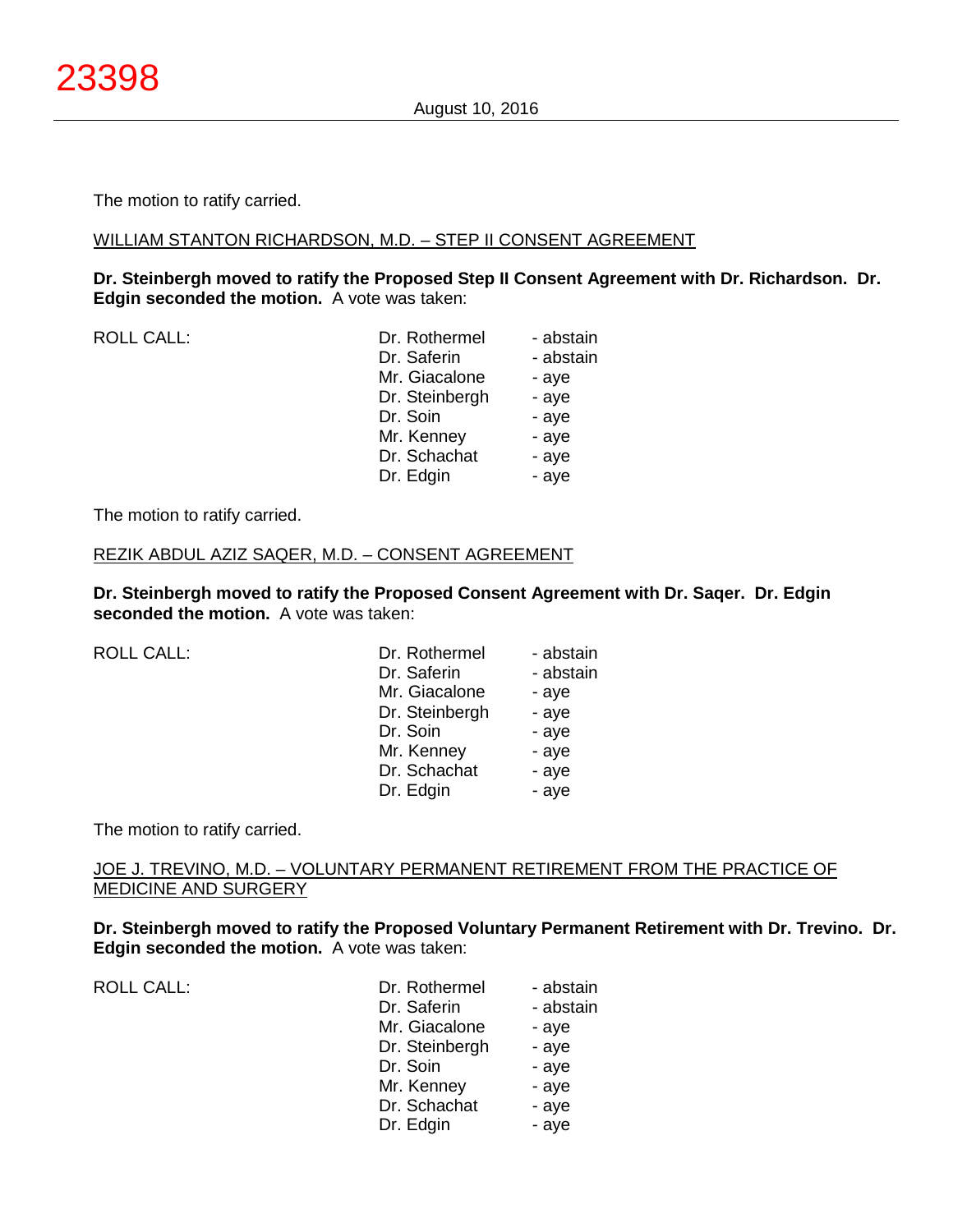The motion to ratify carried.

#### ALY MOHAMED ALY ZEWAIL, M.D. – SUPERSEDING STEP I CONSENT AGREEMENT

## **Dr. Steinbergh moved to ratify the Proposed Superseding Step I Consent Agreement with Dr. Zewail. Dr. Edgin seconded the motion.** A vote was taken:

ROLL CALL: **Dr. Rothermel** - abstain Dr. Saferin - abstain Mr. Giacalone - aye Dr. Steinbergh - aye Dr. Soin - aye Mr. Kenney - aye Dr. Schachat - aye Dr. Edgin - aye

The motion to ratify carried.

## DAWN NICOLE SELLHEIM, L.M.T. – PERMANENT SURRENDER OF CERTIFICATE TO PRACTICE MASSAGE THERAPY

**Dr. Steinbergh moved to ratify the Proposed Permanent Surrender with Ms. Sellheim. Mr. Giacalone seconded the motion.** A vote was taken:

ROLL CALL:

| Dr. Rothermel  | - abstain |
|----------------|-----------|
| Dr. Saferin    | - abstain |
| Mr. Giacalone  | - aye     |
| Dr. Steinbergh | - aye     |
| Dr. Soin       | - aye     |
| Mr. Kenney     | - aye     |
| Dr. Schachat   | - aye     |
| Dr. Edgin      | - aye     |

The motion to ratify carried.

## CITATIONS AND ORDERS OF SUMMARY SUSPENSION, IMMEDIATE SUSPENSION, AND AUTOMATIC **SUSPENSION**

**Dr. Steinbergh moved to send the Notices of Opportunity for Hearing to Anna G. Pollack, M.D. Mr. Giacalone seconded the motion.** A vote was taken:

ROLL CALL:

| Dr. Rothermel  | - abstain |
|----------------|-----------|
| Dr. Saferin    | - abstain |
| Mr. Giacalone  | - aye     |
| Dr. Steinbergh | - aye     |
| Dr. Soin       | - aye     |
| Mr. Kenney     | - aye     |
|                |           |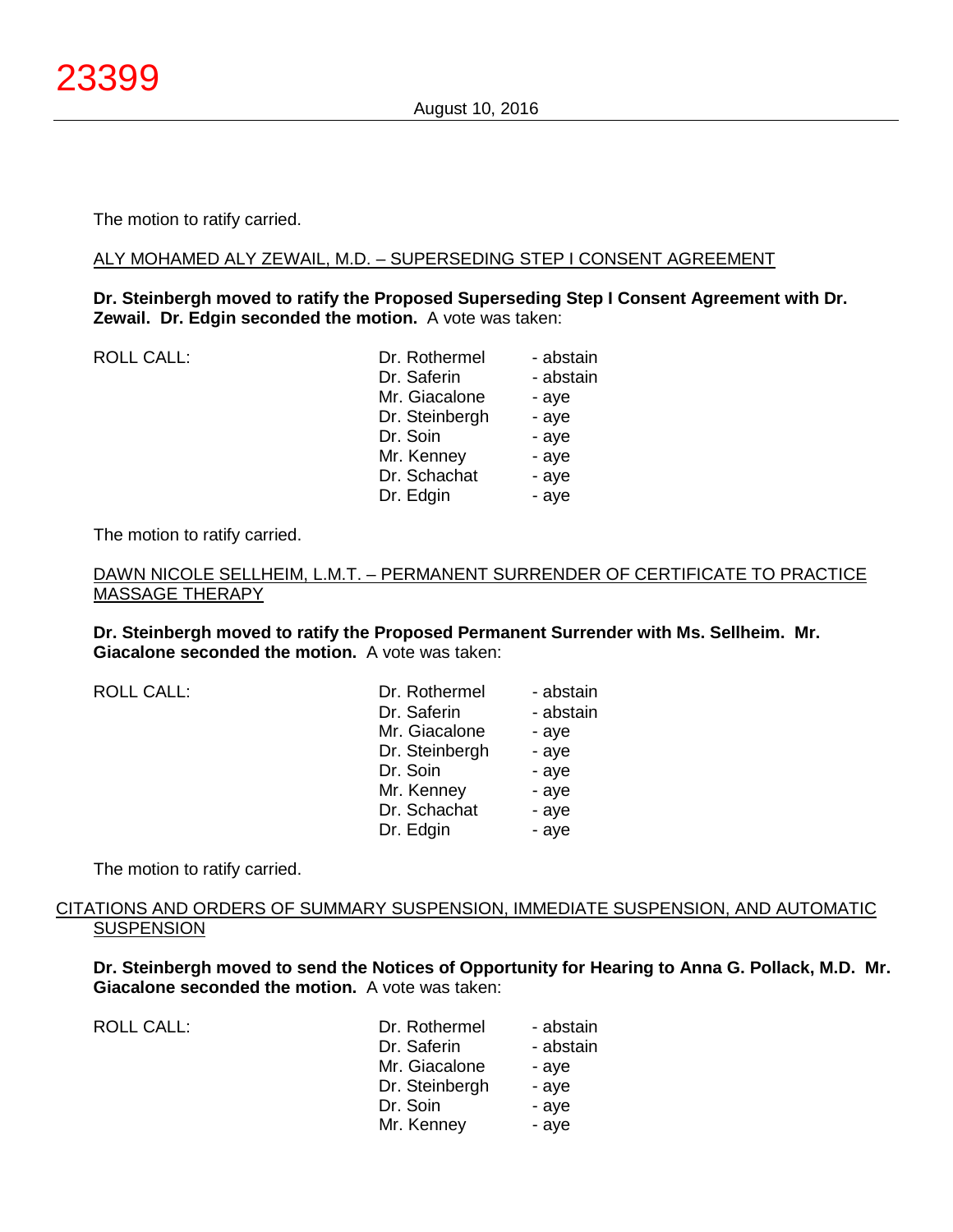| Dr. Schachat | - aye |
|--------------|-------|
| Dr. Edgin    | - aye |

The motion to send carried.

#### REPORTS AND RECOMMENDATIONS

#### RYAN S. FRYMAN, D.O.

**Dr. Steinbergh moved to remove the matter of Ryan S. Fryman, D.O., from the table. Mr. Giacalone seconded the motion.** All members voted aye. The motion carried.

Written copies of Mr. Giacalone's proposed amendment were provided to the Board members. The proposed amended order would suspend Dr. Fryman's medical license for a minimum of one year from May 11, 2016 and would stay all but 90 days of the suspension. Ms. Anderson reiterated that 90 days have already elapsed since May 11, 2016, but Dr. Fryman will still need to fulfill the conditions for reinstatement in order to have an active license.

Dr. Schachat stated that he favors staying all but 90 days of the suspension, but questioned how the Board can effectively suspend a license for 90 days when its Rule mandates a suspension of at least one year if it finds that there has been a second relapse. Dr. Steinbergh replied that the Board would be issuing an order for a minimum one-year suspension, but it will be suspending a portion of the suspension due to mitigating circumstances. Mr. Giacalone opined that this action would satisfy the Rule's requirements and that it is unlikely to be challenged. Regarding concerns of setting a precedent, Mr. Giacalone stated that every case that comes before the Board is different and that the facts of Dr. Fryman's case justifies the partial stay. Dr. Soin agreed with Mr. Giacalone.

A vote was taken on Mr. Giacalone's motion to amend:

| <b>ROLL CALL:</b> | Dr. Rothermel  | - abstain |
|-------------------|----------------|-----------|
|                   | Dr. Saferin    | - abstain |
|                   | Mr. Giacalone  | - aye     |
|                   | Dr. Steinbergh | - aye     |
|                   | Dr. Soin       | - aye     |
|                   | Mr. Kenney     | - aye     |
|                   | Dr. Schachat   | - aye     |
|                   | Dr. Edgin      | - aye     |
|                   |                |           |

The motion to amend carried.

**Dr. Steinbergh moved to approve and confirm Mr. Porter's Findings of Fact, Conclusions of Law, and Proposed Order, as amended, in the matter of Ryan S. Fryman, D.O. Mr. Giacalone seconded the motion.** A vote was taken:

| <b>ROLL CALL:</b> | Dr. Rothermel  | - abstain |
|-------------------|----------------|-----------|
|                   | Dr. Saferin    | - abstain |
|                   | Mr. Giacalone  | - ave     |
|                   | Dr. Steinbergh | - ave     |
|                   |                |           |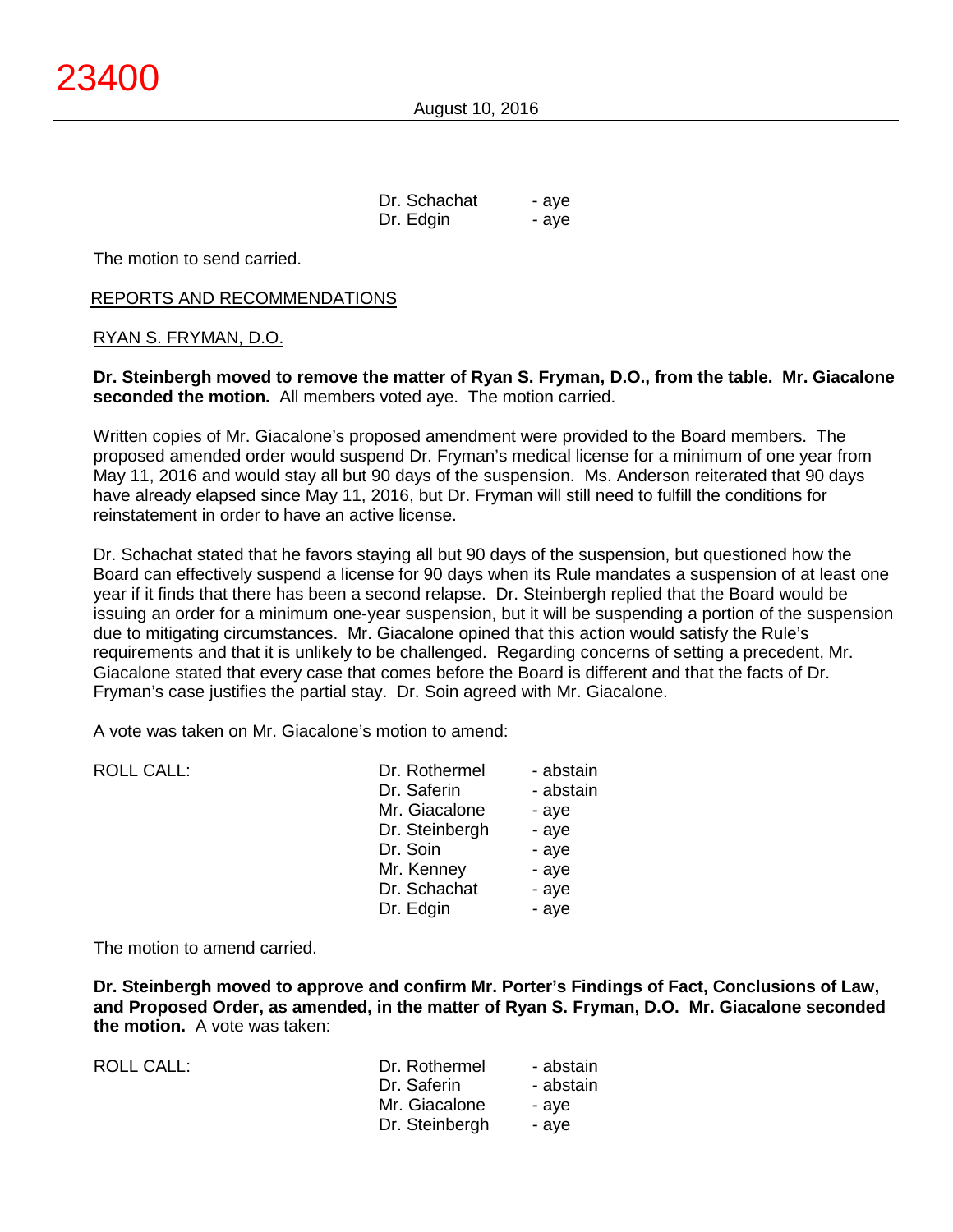| Dr. Soin     | - aye |
|--------------|-------|
| Mr. Kenney   | - aye |
| Dr. Schachat | - aye |
| Dr. Edgin    | - aye |

The motion to approve carried.

### OPERATIONS REPORT

**Human Resources:** Mr. Groeber stated that the investigator position for the central Ohio area has been filled. Mr. Groeber reported that Christine Schwartz has left the Board to take a position with the Department of Taxation. Mr. Groeber stated that the position of Deputy Director for Licensure has been posted.

**Budget:** Mr. Groeber stated that the Board finished Fiscal Year 2016 with a slightly lower cash balance, partly due to \$1,500,000 utilized for IT-related purchases. Mr. Groeber noted that, thanks to the investment in the new E-Licensure system, the Medical Board has not had trouble migrating licensees to the new system like those experienced recently by the Board of Nursing and reported by the media.

Mr. Groeber stated that budget planning for the Fiscal Year 2018-2019 biennium will begin in September. Mr. Groeber asked Board members to let him know within a few weeks if they have any large initiatives or major issues which they think should be factored into the Board's initial budget submission.

**Information Technology:** Mr. Groeber stated that the E-License project continues on pace. Mr. Groeber stated that the staff continues to work through some issues with the new Board Member SharePoint site. Currently, six Board members are utilizing the site for agenda and meeting preparation.

**Communications and Outreach:** Mr. Groeber stated that publications and presentations by Board staff are listed in the Operations Report. Mr. Groeber noted that the Board has also been the subject of a couple of articles in the media, which the Board members had been given notice of.

**Medical Marijuana:** Mr. Groeber stated that medicalmarijuana.ohio.gov, the State's new website on medical marijuana, is now active. Mr. Groeber stated that the website provides the public with a timeline of the development of rules and regulations related to medical marijuana. Individuals can also sign-up for notifications and alerts.

Mr. Groeber stated that later in the meeting, Mr. Kenney will present the Board with the Finance Committee's recommendation to approve travel to Colorado and Illinois to learn about medical marijuana regulation in those states. Mr. Groeber noted that this travel is suggested by the Governor's office.

**Agency Operations:** Mr. Groeber stated that the Board's overall number of complaints has dropped 6.2% to just over 1,400. The Licensure Section has seen an 11% increase in total volume over last year, with a 10% increase in processing speed. Expedited licenses, which had been slowed by an issue with criminal background checks, have improved under an interim solution and are now being processed in an average of 28 days. The Compliance Section has seen a 3% decrease in the number of probationers. Mr. Groeber noted that that statistics from the Standards Review and Intervention Section have begun to improve following the addition to two more full-time nurses to the staff.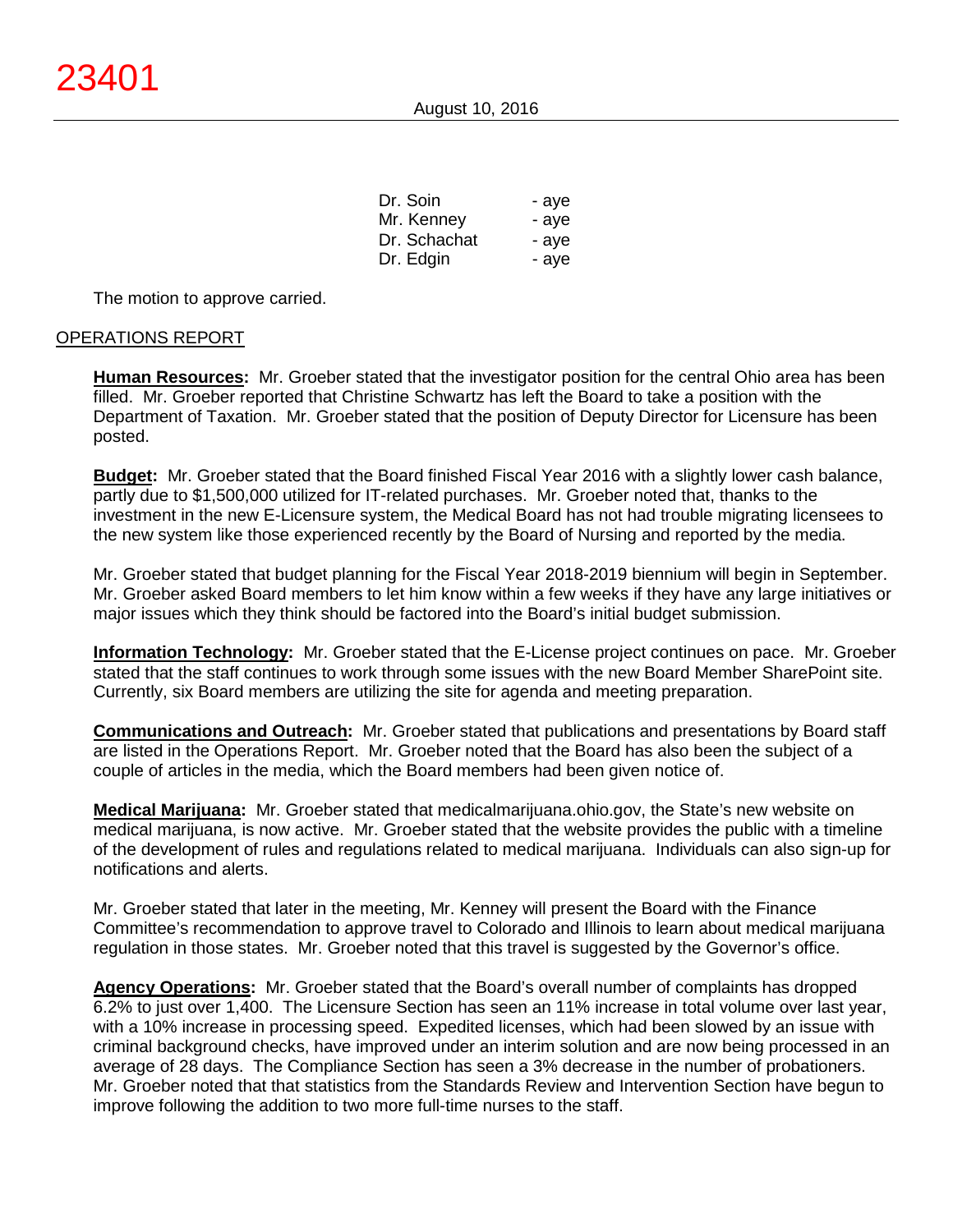Mr. Groeber stated that the Board's political activity policy is about to be reiterated for the Board's bargaining unit and non-bargaining unit employees. Mr. Groeber stated that the Board members, as unclassified employees of the Board, should contact Ms. Debolt or the Ohio Ethics Commission if they have questions about any activity that may need to be reported or reimbursed.

## REPORTS BY ASSIGNED COMMITTEES

## LICENSURE COMMITTEE

## LICENSURE APPLICATION REVIEW

## JUAN ANTONIO JIMENEZ, M.D., PH.D.

Dr. Saferin stated that Dr. Jimenez is requesting a waiver of the Board's requirement to pass all steps of the United States Medical Licensing Examination (USMLE) within ten years in order to be licensed. Dr. Jimenez entered a combined M.D.-Ph.D. program at Indiana University School of Medicine in 2002 and completed the program in 2010. Dr. Jimenez advised the Board that the additional four years he took to complete the Ph.D. portion of the program extended the length of time between his USMLE Step 1 and USMLE Step 3 to twelve years. Dr. Saferin noted that Dr. Jimenez passed all steps of the USMLE on the first attempt. Dr. Saferin further noted that Dr. Jimenez specializes in general surgery and urology and that he recently successfully completed his sixth post-graduate training level in the urology program at the Cleveland Clinic.

Dr. Saferin stated that the Licensure Committee has recommended approval of Dr. Jimenez's request.

## **Dr. Saferin moved to approve the good-cause exemption of the 10-year rule, as outlined in 4731-6- 14(C)(3)(b)(ii), and accept the examination sequence in order to grant Dr. Jimenez a license. Dr. Steinbergh seconded the motion.**

Dr. Steinbergh stated that according to the documentation, Dr. Jimenez had undergone counseling as a young physician on issues of patient care and communication, while his medical knowledge had been relatively low on certain in-service examinations. Dr. Steinbergh stated that she brings this up in order to point out that young people can have "blips" and are able to move past them. Dr. Steinbergh stated that she admired Dr. Jimenez for working so diligently to correct the errors he had. Dr. Steinbergh also praised the program directors at the Cleveland Clinic for working with Dr. Jimenez so well.

A vote was taken on Dr. Saferin's motion to approve:

ROLL CALL:

| Dr. Rothermel  | - aye |
|----------------|-------|
| Dr. Saferin    | - aye |
| Mr. Giacalone  | - aye |
| Dr. Steinbergh | - aye |
| Dr. Soin       | - aye |
| Mr. Kenney     | - aye |
| Dr. Schachat   | - aye |
| Dr. Edgin      | - aye |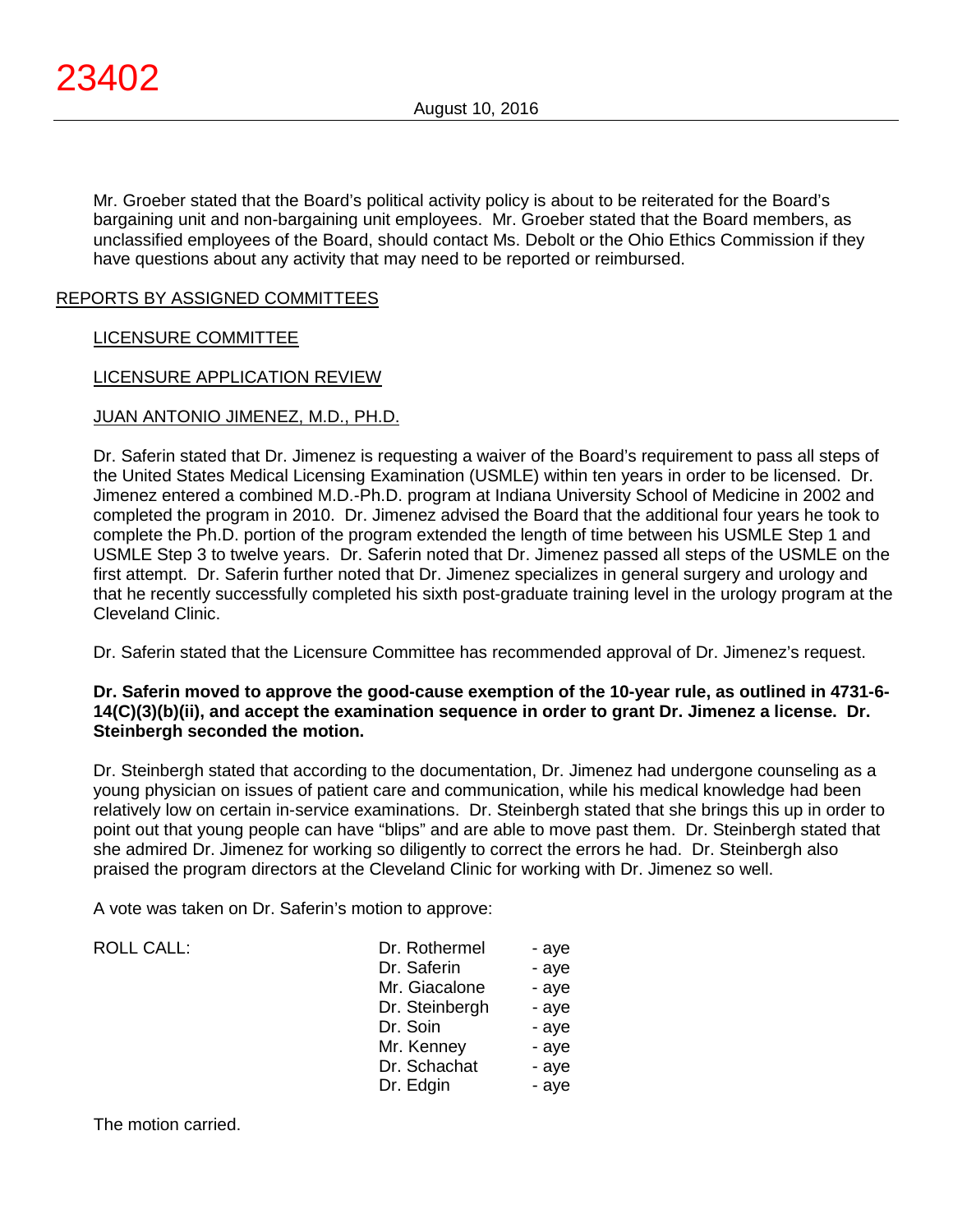### DRAFT RULES

#### CHAPTER 4731-10, LICENSURE AND CONTINUING EDUCATION

**Dr. Saferin moved to approve the rules in Chapter 4731-10, Ohio Administrative Code, as proposed, to be filed with the Common Sense Initiative office. Dr. Steinbergh seconded the motion.** A vote was taken:

ROLL CALL:

| Dr. Rothermel  | - aye |
|----------------|-------|
| Dr. Saferin    | - aye |
| Mr. Giacalone  | - aye |
| Dr. Steinbergh | - aye |
| Dr. Soin       | - aye |
| Mr. Kenney     | - aye |
| Dr. Schachat   | - aye |
| Dr. Edgin      | - aye |
|                |       |

### The motion carried.

#### LICENSURE APPLICATION QUESTIONS ON MENTAL AND PHYSICAL HEALTH

Dr. Saferin stated that in July 2016 the Board received a letter from the Ohio Psychiatric Physicians Association (OPPA) regarding recent proposed changes to Question #23 of the Board's application for physician licensure. Question #23 concerns the applicant's mental and physical health. The OPPA's letter requested additional changes to the wording of Question #23. The OPPA's request was supported by the Medical Associations Coalition (MAC).

Dr. Saferin stated that the Licensure Committee discussed this matter and recommends no changes to the initial proposal approved by the Board in June 2016. Dr. Steinbergh noted that Dr. Schottenstein, who is not present today, had expressed some concerns regarding the OPPA's requested changes and the timing of the request. Dr. Steinbergh stated that Dr. Schottenstein had favored moving forward with the initial proposal.

### **Dr. Saferin moved to approve the proposed changes to Question #23 of the application for physician licensure, as recommended by the Licensure Committee. Dr. Steinbergh seconded the motion.**

Regarding Dr. Schottenstein's thoughts on this subject, Dr. Rothermel elaborated that Dr. Schottenstein acknowledged that the OPPA and the MAC had felt that adding the word "currently" to Question #23 was important. However, after careful consideration, Dr. Schottenstein felt that that change would not make a difference in the meaning of the rule.

A vote was taken on Dr. Saferin's motion:

| ROLL CALL: | Dr. Rothermel | - ave |
|------------|---------------|-------|
|            | Dr. Saferin   | - ave |
|            | Mr. Giacalone | - ave |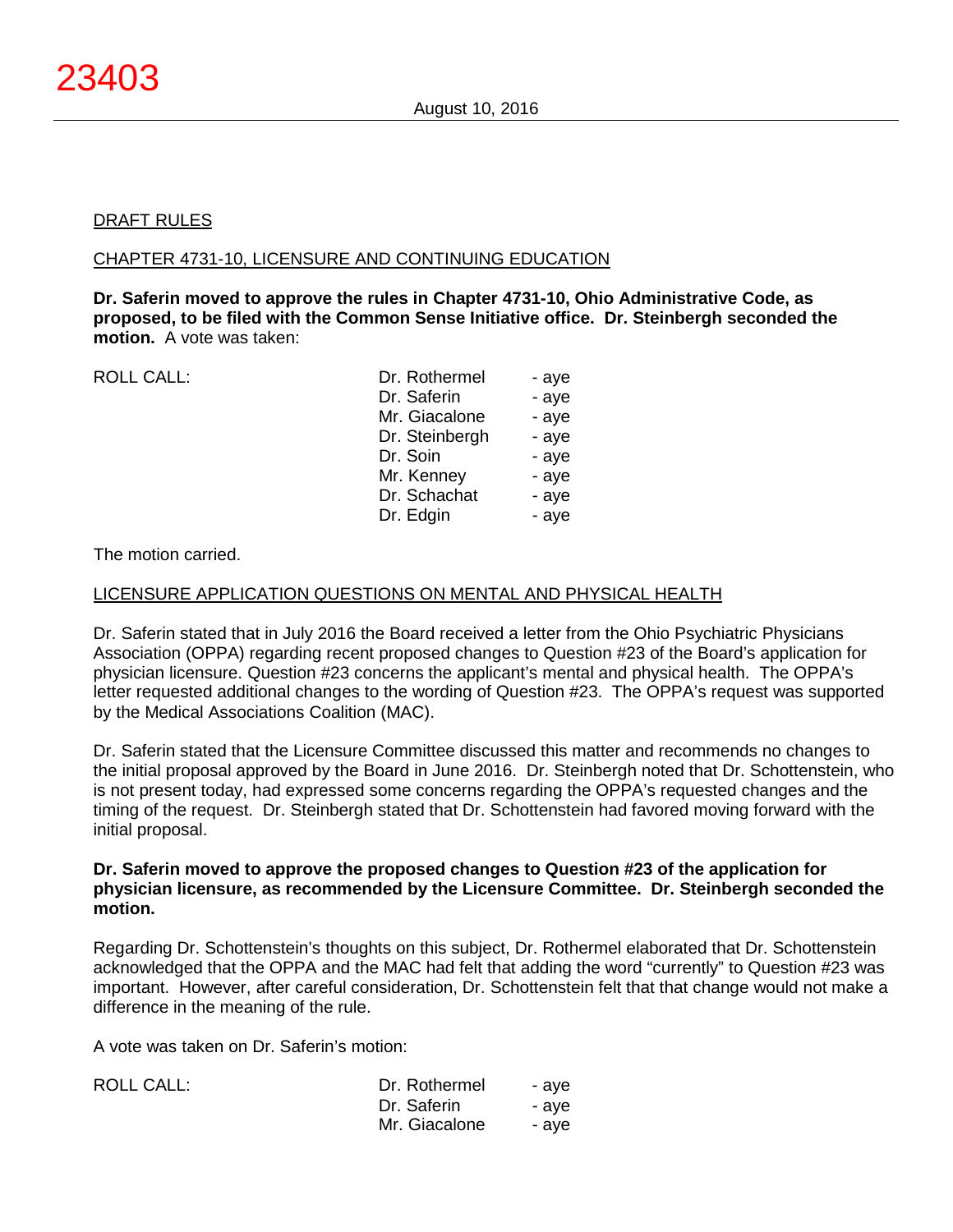August 10, 2016

| Dr. Steinbergh | - aye |
|----------------|-------|
| Dr. Soin       | - aye |
| Mr. Kenney     | - aye |
| Dr. Schachat   | - aye |
| Dr. Edgin      | - aye |

The motion carried.

#### COSMETIC THERAPY LICENSING EXAMINATION

Dr. Saferin stated that the current cosmetic therapy licensure examination, which is administered by the Board, has a written portion and a practical, hands-on portion. Dr. Saferin stated that the Licensure Committee has voted to recommend eliminating the practical portion of the examination and keeping only the written portion. Dr. Saferin stated that a document listing points in support of this proposal have been provided to the Board members. Dr. Saferin briefly reviewed the points:

- A practical, hands-on examination is part of the final examinations at the cosmetic therapy training programs and is part of the graduation requirement; therefore, giving such an examination again is redundant.
- The Board's practical examination is administered by non-Board staff members and can be deemed biased due to cosmetic therapist-peer relationships.
- The practical examination requires additional time for Board staff to be off-site to proctor the examination.
- The cost of administering the practical examination three to four times per year exceeds the revenue that the Board receives through the licensure process.
- The Rule was formally adopted by the Board in January 2012 and the Rule language was updated later that year to include the option of an alternative examination method. The Rule does not contain language indicating the that Board must administer a hands-on portion of the examination, nor has it been reviewed since it was implemented over ten years ago. At this point, the hands-on portion is expected to be part of the process.
- Members of the cosmetic therapist community support the elimination of the practical portion of the Board's examination.

## **Dr. Saferin moved to accept the recommendation of the Licensure Committee and eliminate the practical, hands-on portion of the Board's cosmetic therapist examination, effectively immediately. Mr. Giacalone seconded the motion.**

Mr. Giacalone indicated that he seconded Dr. Saferin's motion for purposes of discussion.

Dr. Steinbergh opined that it is important for this discussion that Board members understand the scope of practice of a cosmetic therapist, which may include the use of lasers. Dr. Steinbergh stated that a practical examination demonstrates competency in a scope of practice. Dr. Steinbergh opined that whenever the Board is considering competency of potential licensees, there must be a test of clinical skills. Dr. Steinbergh stated that while she understands academic testing that the applicants undergo in their training programs, there is no means by which the Board tests their clinical skills except through its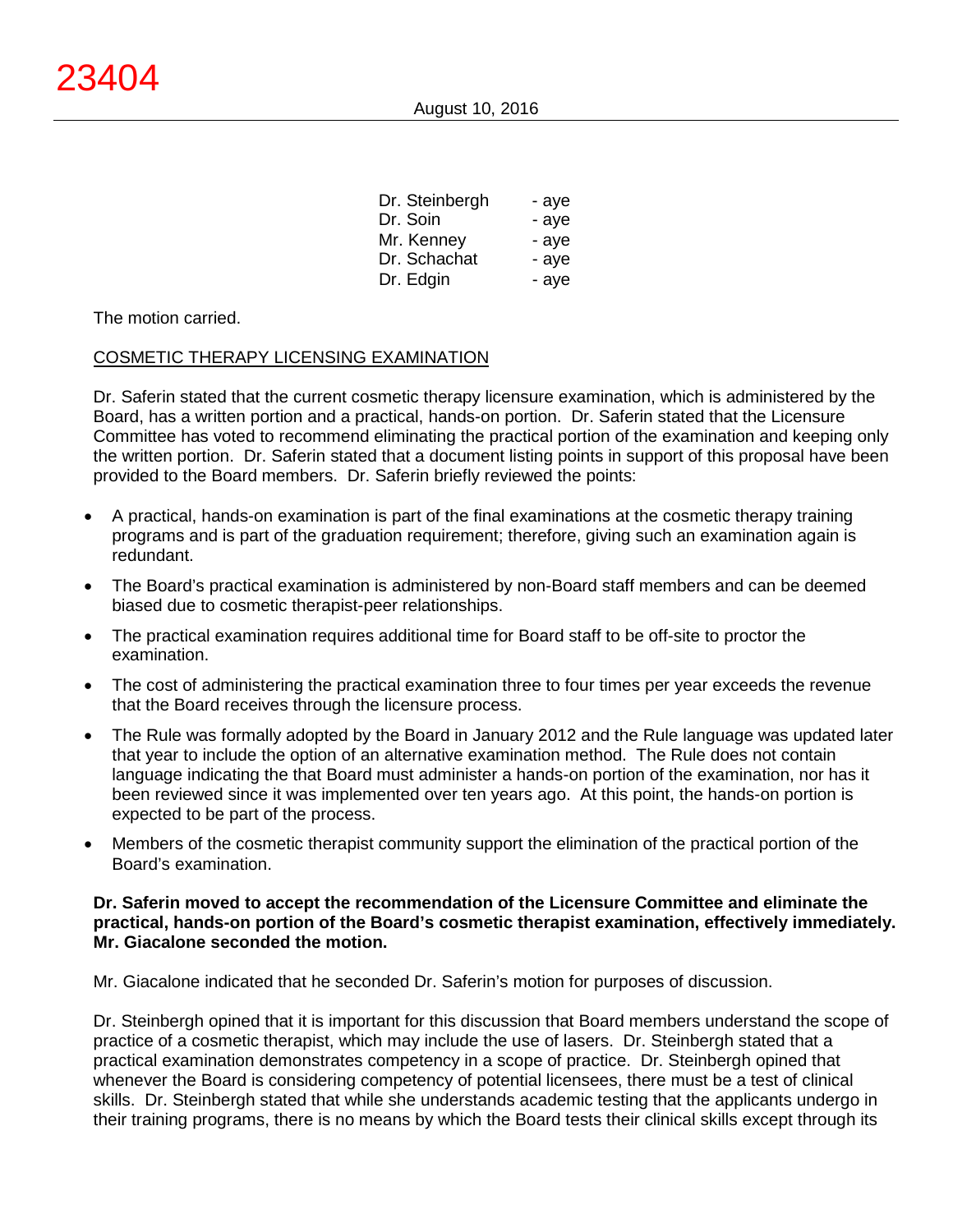practical examination. Dr. Steinbergh also noted that the various cosmetic therapy universal examinations which the Board is considering also do not test applicants' clinical skills with a practical test. Dr. Steinbergh asked if someone from the staff could explain the exact scope of practice of a cosmetic therapist in Ohio.

Ms. Scott stated that the current examination administered by the Board includes a written portion that addresses knowledge of clinical skills, in addition to the test of clinical skills required by the applicants' training programs for graduation. Dr. Steinbergh suggested that Board representative should go to the cosmetic therapy schools during their examinations and verify that the testing is appropriate, rather than simply trusting that the schools are testing clinical skills according to the scope of practice of cosmetic therapy in Ohio. Dr. Rothermel stated that the Board would need to hire a cosmetic therapist to go to the schools for this purpose since no one on the Board has the expertise to ascertain the appropriateness of a test. Dr. Steinbergh commented that the Board can ensure that the school examination is being given by qualified individuals and that the examinations are occurring.

Dr. Soin stated that as he reviews the listed reasons to eliminate the Board's practical examination, he discounts those reasons related to the convenience of or costs to the Board. Dr. Soin opined that, in the face of the Board's mandate to protect the public, such considerations should be set aside. Dr. Steinbergh agreed. Dr. Soin stated that the practical portion of the Board's cosmetic therapy examination is the Board's protective mechanism for the public to ensure that cosmetic therapists meet a certain standard. Dr. Soin stated that if it can be actually verified that the practical examination is redundant, then he would favor its elimination.

Ms. Scott stated that cosmetic therapy schools, like all limited-branch schools, must submit their curriculum to the Board and it must include portions which are required by the Board's rules. Ms. Scott stated that a diploma from a Board-approved cosmetic therapy school is confirmation that the student has satisfactorily met the requirements.

Mr. Kenney exited the meeting at this time.

Mr. Giacalone stated that it would be helpful to have a list of procedures that a cosmetic therapist is allowed to perform in Ohio. Ms. Scott stated that she can provide such a list to the Board members. Mr. Giacalone also requested a list of what applicants do in their schools' practical examinations and what they do in the Board's practical examination.

Dr. Saferin stated that he does not disagree with any of the previous comments made by Board members. Dr. Saferin observed that the Board does not give a practical examination to massage therapists. Instead, massage therapist applicants take the Massage and Bodywork Licensing Examination (MBLEX), a national written examination on a computer which has no practical component. Dr. Saferin stated that the Board licenses massage therapists on the basis of a written examination and the trust in Boardapproved massage therapy schools that they are teaching the necessary skills. Dr. Saferin stated that the Licensure Committee's proposal will essentially do the same for cosmetic therapists. Dr. Soin commented that a massage therapist will not wield a knife or scissors near a patient's face, but a cosmetic therapist might and that is a concern.

Dr. Saferin suggested that a list, as recommended by Mr. Giacalone, be provided to the Board members for discussion at the next Board meeting. Dr. Saferin also stated that cosmetic therapists could be invited to the next Board meeting to discuss this matter. Dr. Soin agreed. Dr. Rothermel stated that the Board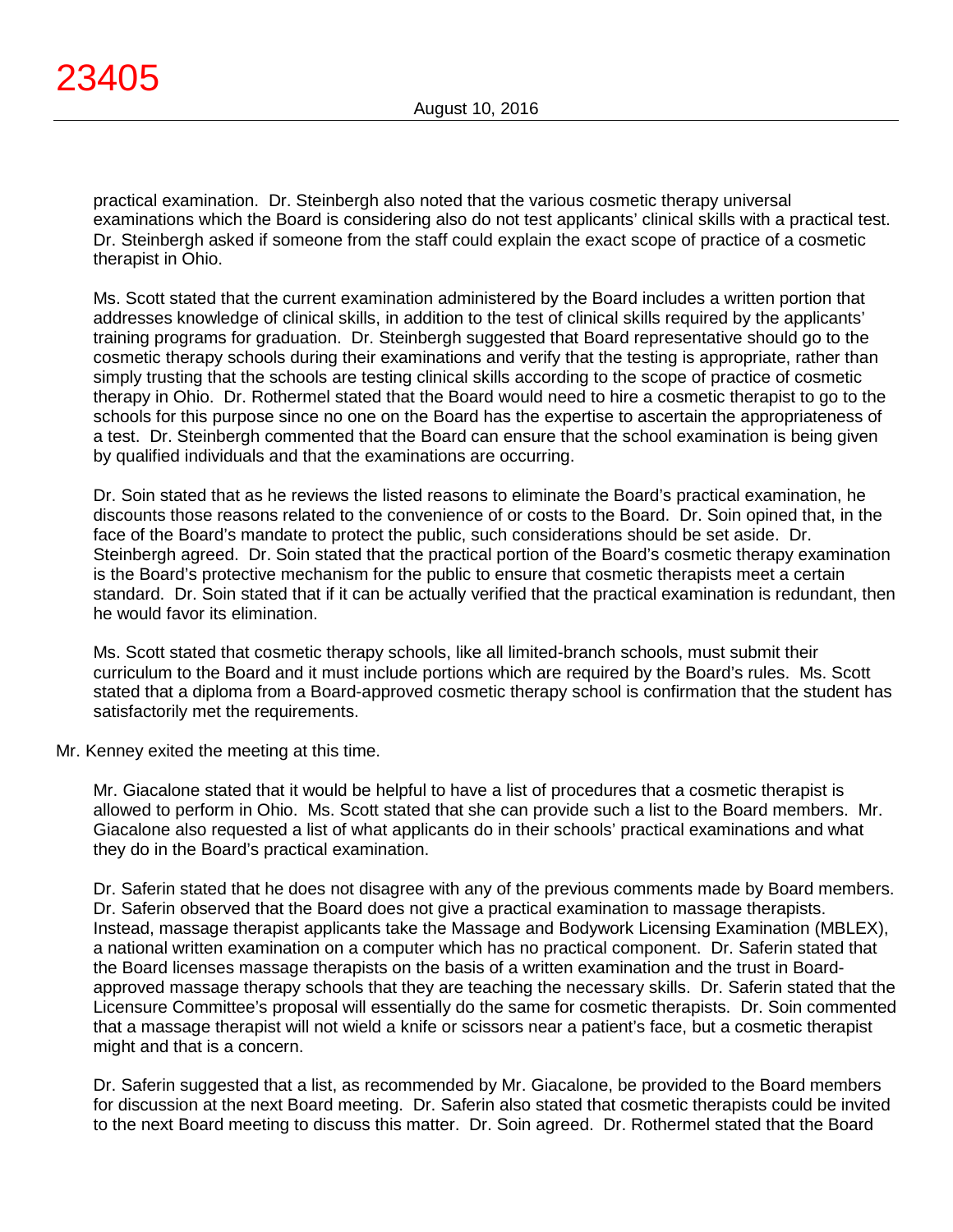members can be provided with information on the cosmetic therapist scope of practice in Ohio, what is covered currently in the Board's practical examination, and what cosmetic therapy schools are testing students for prior to graduation.

**Dr. Rothermel moved to table this topic. Dr. Saferin seconded the motion.** A vote was taken:

ROLL CALL:

| Dr. Rothermel  | - aye |
|----------------|-------|
| Dr. Saferin    | - aye |
| Mr. Giacalone  | - aye |
| Dr. Steinbergh | - aye |
| Dr. Soin       | - aye |
| Dr. Schachat   | - aye |
| Dr. Edgin      | - aye |

The motion carried.

#### POLICY COMMITTEE

#### REVIEW OF RULES CIRCULATED FOR COMMENT

#### CHAPTERS 4731-15 AND 4731-16

Ms. Anderson stated that current discussions of the one-bite reporting exemption impact both Chapter 4731-15, concerning reporting requirements, and Chapter 4731-16, concerning impaired practitioners. However, as these rules are significantly out-of-date in the five-year review process, the Policy Committee has recommended filing them in their current forms with the Common Sense Initiative office with the forethought that they can be updated at a later time.

**Dr. Steinbergh moved to filed the Rules in Chapter 4731-15 and Chapter 4731-16 as "no-change" rules with the Common Sense Initiative office. Mr. Giacalone seconded the motion.** A vote was taken:

| <b>ROLL CALL:</b> | Dr. Rothermel<br>Dr. Saferin<br>Mr. Giacalone<br>Dr. Steinbergh<br>Dr. Soin<br>Dr. Schachat | - aye<br>- aye<br>- aye<br>- aye<br>- aye<br>- aye |
|-------------------|---------------------------------------------------------------------------------------------|----------------------------------------------------|
|                   | Dr. Edgin                                                                                   | - aye                                              |
|                   |                                                                                             |                                                    |

The motion carried.

Mr. Kenney returned to the meeting at this time.

### RULE 4731-28-01, MENTAL OR PHYSICAL IMPAIRMENT

Dr. Soin stated that the Policy Committee had a good discussion about this rule. However, the Committee determined that the discussion would benefit from Dr. Schottenstein's expertise in this area.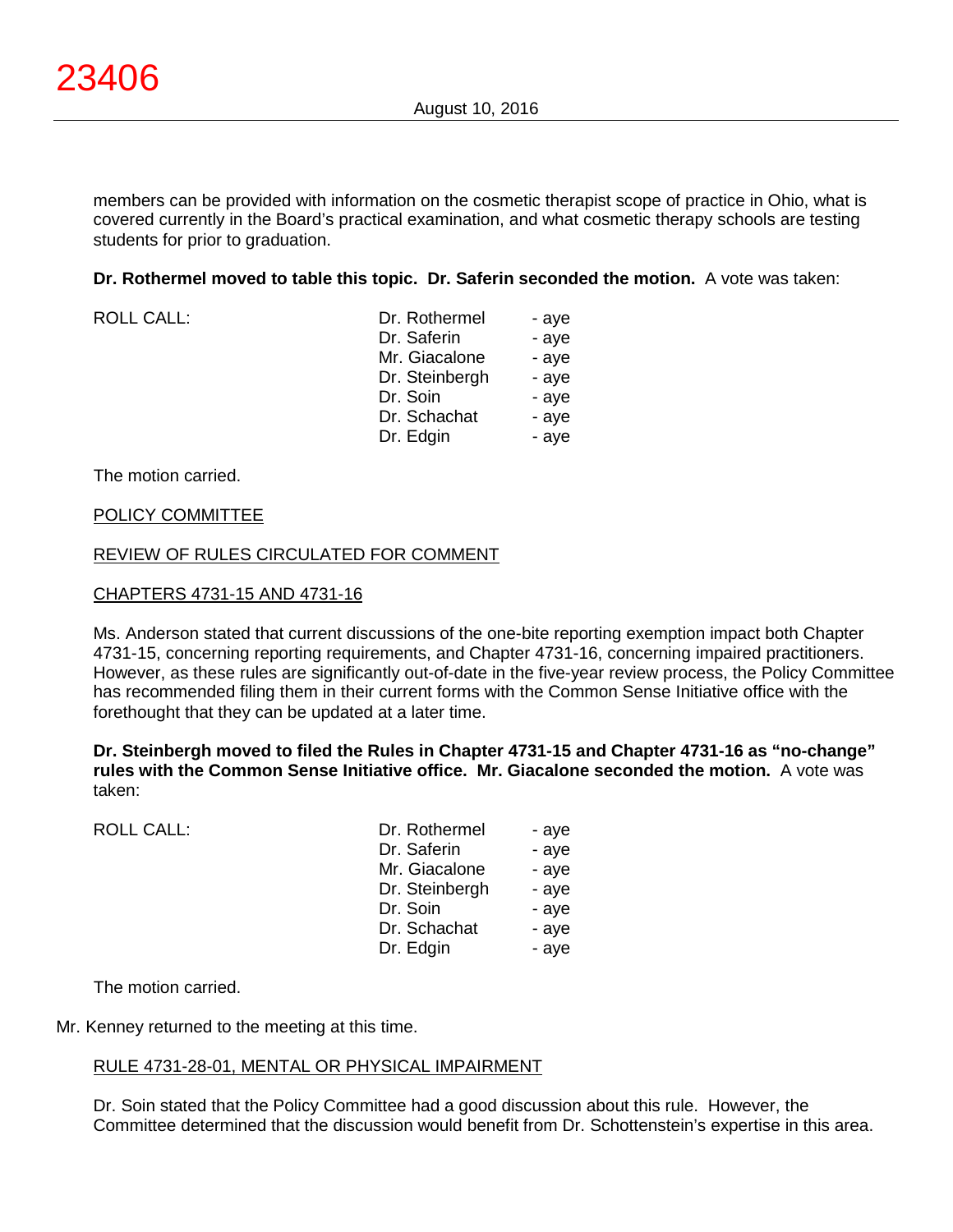The Committee will discuss this topic again when Dr. Schottenstein is present.

## FINANCE COMMITTEE

#### BUDGET REVIEW

Ms. Loe stated that Fiscal Year 2016 ended on June 30. Revenue for Fiscal Year 2016 was nearly \$9,800,000 and expenses were \$9,200,000. Ms. Loe stated that the expenses for the year will increase slightly as encumbrances are expended. Ms. Loe stated that revenue was up 5% from two years ago. Ms. Loe stated that even-numbered fiscal years are always higher-revenue years, so revenue is expected to be lower in Fiscal Year 2017. Expenditures were up from the previous year, mostly due to substantial expenditures for the E-License system.

Ms. Loe stated that Fiscal Year 2016 ended with a balance of \$4,600,000, slightly less than the \$4,760,000 on hand at the beginning of the year.

### FINING AUTHORITY

Ms. Loe stated that the Board has received payment of a \$500 fine from a massage therapist pursuant to the terms of a consent agreement; this fine was pursuant to a Consent Agreement with the massage therapist. The Board also approved two other fines last month: A \$5,000 fine for a physician and another \$500 fine for a massage therapist. Ms. Loe stated that payment of neither of these two fines have been received. Ms. Loe noted that these two fines accompanied a revocation of the practitioner's license and they are likely to end up in the collections process.

### OTHER FINANCE COMMITTEE ITEMS

Mr. Kenney stated the Finance Committee approved up to \$50,000 to hire a third-party criminal background search firm for licensure purposes.

Mr. Groeber stated that the Department of Administrative Services (DAS) is now requiring board members of all boards to more closely track the time they spend on Board matters. Specifically, DAS is requiring board members to record specific start and stop times when they are working on Board business, including reviewing materials. Mr. Groeber stated that forms are being drafted for the Medical Board members to make the process as simple as possible. Mr. Groeber added that he will request clarification from DAS as to why this new policy is needed.

### MEDICAL MARIJUANA IMPLEMENTATION

Mr. Kenney stated that the Governor's office has asked that representatives from the Medical Board, the Board of Pharmacy, and the Department of Commerce to travel to Colorado and Illinois to discuss how medical marijuana regulations and procedures work in those states. The Finance Committee has recommended that Mr. Groeber and Ms. Anderson represent the Medical Board in this capacity.

**Dr. Saferin moved to approve travel expenses for A.J. Groeber and Kimberly Anderson to travel to at least two other states for the purpose of discussing regulatory practices regarding medical marijuana, and that this travel falls within the duties of the executive director and chief counsel of the Medical Board. Mr. Giacalone seconded the motion.** A vote was taken: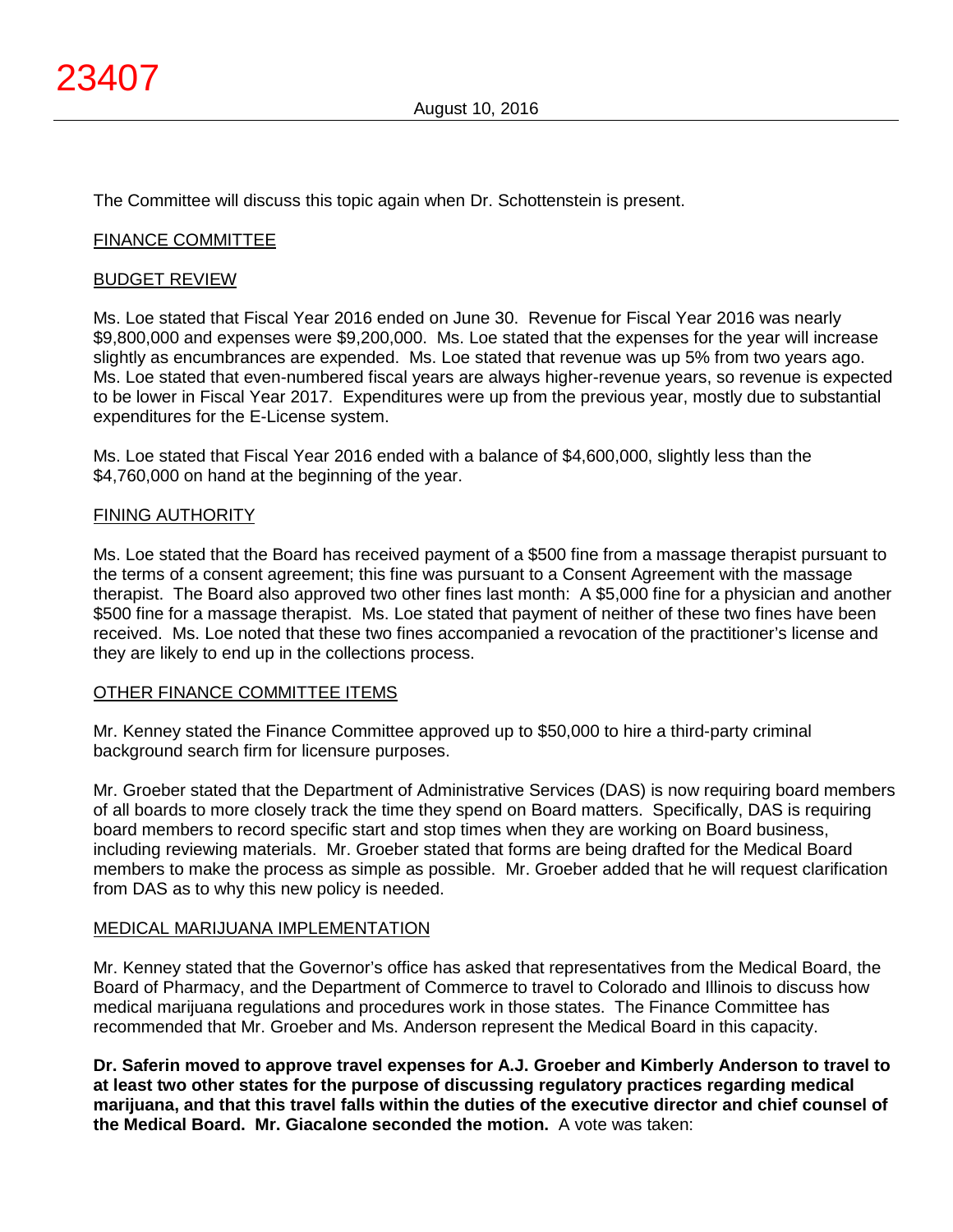ROLL CALL:

| Dr. Rothermel  | - aye |
|----------------|-------|
| Dr. Saferin    | - aye |
| Mr. Giacalone  | - aye |
| Dr. Steinbergh | - aye |
| Dr. Soin       | - aye |
| Mr. Kenney     | - aye |
| Dr. Schachat   | - aye |
| Dr. Edgin      | - aye |
|                |       |

The motion carried.

## PHYSICIAN ASSISTANT/SCOPE OF PRACTICE COMMITTEE

### PROPOSED DISCIPLINARY GUIDELINE

### LOSS OF NCCPA CERTIFICATION

Dr. Steinbergh stated that in October 2015 the Board gained the ability to discipline physician assistants who practice after losing their certification with the National Commission on Certification of Physician Assistants (NCCPA). The Physician Assistant/Scope of Practice Committee discussed the establishment of a disciplinary guideline for this violation.

After discussion, the Committee recommended the following disciplinary guidelines for this violation:

- **Maximum penalty:** Permanent revocation or permanent denial of application
- **Minimum penalty (if the period of practice without certification was 30 days or less):** Reprimand
- **Minimum penalty (if the period of practice without certification was 31 days or longer):** Suspension of license for a definite period of at least 30 days
- **Minimum penalty (if the physician assistant has not regained NCCPA certification):** Indefinite suspension for a minimum of 90 days; conditions for reinstatement which include current NCCPA certification; and subsequent probationary terms for a minimum of two years which will include a practice plan approved by the Board.

These guidelines, if approved, will become part of the Board's disciplinary guidelines under Category VI: Unauthorized Practice, section M.

**Dr. Steinbergh moved to adopt Category VI, Section M of the disciplinary guidelines as proposed. Dr. Saferin seconded the motion.** A vote was taken:

| <b>ROLL CALL:</b> | Dr. Rothermel  | - ave |
|-------------------|----------------|-------|
|                   | Dr. Saferin    | - aye |
|                   | Mr. Giacalone  | - aye |
|                   | Dr. Steinbergh | - ave |
|                   | Dr. Soin       | - aye |
|                   | Mr. Kenney     | - aye |
|                   |                |       |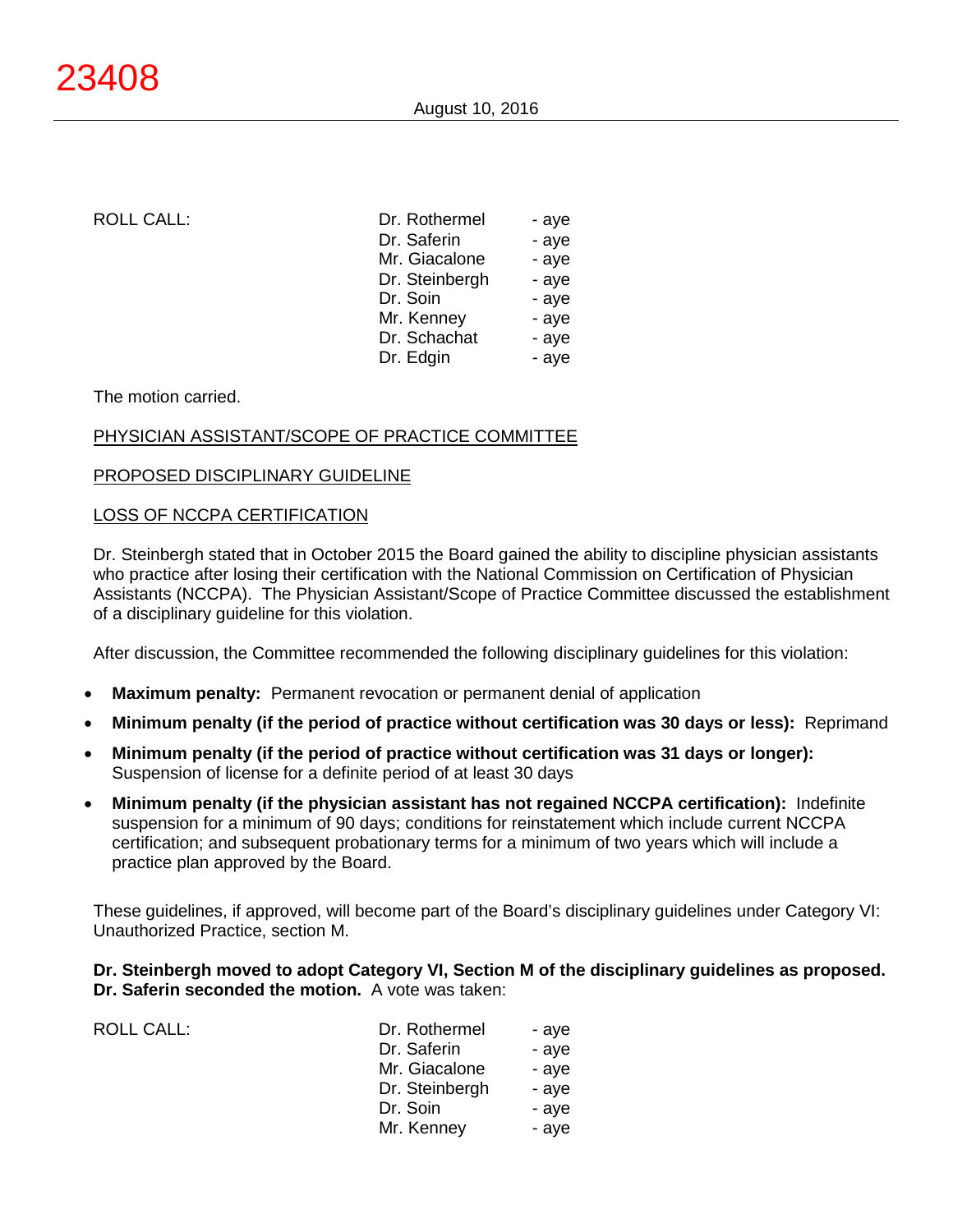| Dr. Schachat | - aye |
|--------------|-------|
| Dr. Edgin    | - aye |

The motion carried.

### PHYSICIAN ASSISTANT MATTERS

#### PHYSICIAN ASSISTANT FORMULARY REVIEW

Dr. Steinbergh stated that the Physician Assistant Policy Committee and the Physician Assistant/Scope of Practice Committee have recommended additions to the physician assistant formulary. For addition to the "CPT May Prescribe" category of the formulary:

- **Axumin**, a radioactive agent for PET scan imaging;
- **Netspot**, a radioactive agent for PET scan imaging.

For addition to the "Physician-Initiated" category of the formulary:

- **Taltz**, a biologic response modulator that treats adults with moderate to severe plaque psoriasis;
- **Cingair**, an add-on type medication for severe asthma administered as an IV infusion every four weeks, placed in this category due to serious side-effects;
- **Inflectra**, an immune-suppressant;
- **Nuplazid**, a psychotherapeutic agent for Parkinson's patients who have hallucinations and delusions;
- **Ocaliva**;
- **Briviact**, an anticonvulsant controlled substance:
- **Epclusa**, a medication for treating hepatitis C infection, placed in this category because the patient's genotype must be known before it is prescribed.

For addition to the "CPT May Not Prescribe" category:

- **Anthim**, a serum toxoid treatment for inhalational anthrax which is administered as a single-dose IV infusion;
- **Defitelio**, an anti-thrombotic agent used specifically for hepatic veno-occlusive disease;
- **Venclexta**, an anti-neoplastic agent, placed in this category because it is an anti-neoplastic agent and has side-effects of tumor lysis syndrome;
- **Zinbryta**, an immunomodulatory for relaxing multiple sclerosis, placed in this category because it is only available through a Risk Evaluation and Mitigation Strategies (REMS) program.

 Dr. Edgin stated that the medication Epclusa, which is recommended for the "Physician-Initiated" category, is often prescribed by physician assistants by protocol with approval from the supervising physician afterwards. Dr. Edgin opined that a physician assistant would be capable of prescribing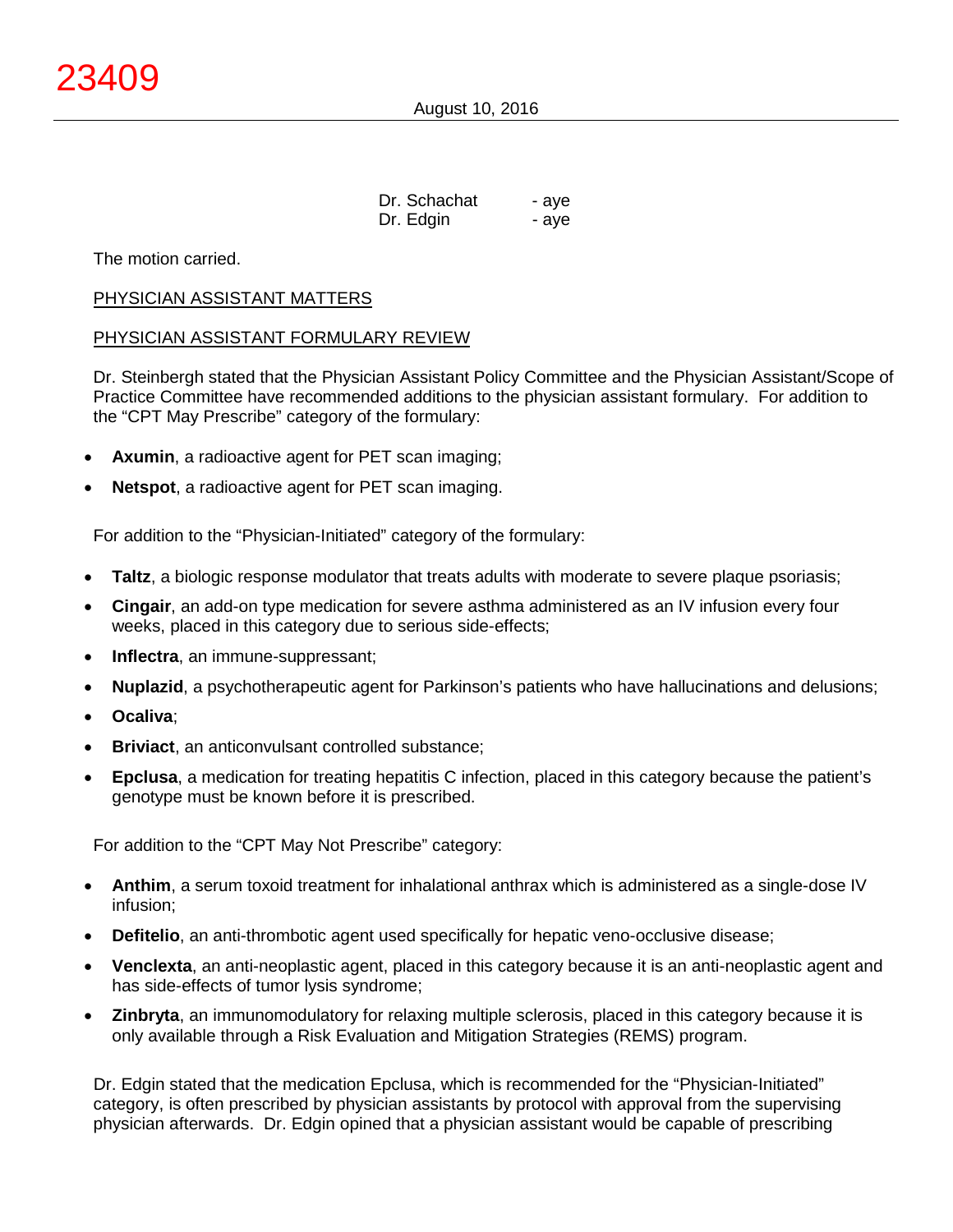Epclusa. Dr. Edgin noted that insurance companies will not approve the medication unless the patient is shown by genetic testing to have one of several specified genotypes.

Dr. Steinbergh asked if Dr. Edgin would like to make a motion regarding the placement of Epclusa on the physician assistant formulary. Dr. Edgin indicated that he will accept the recommendation of the committees.

## **Dr. Steinbergh moved to approve the additions to the physician assistant formulary as discussed. Dr. Saferin seconded the motion.**

Dr. Rothermel expressed concern regarding Dr. Edgin's comments on Epclusa. Dr. Rothermel opined that if Epclusa is already used in the fashion described by Dr. Edgin, then placing it in the "Physician-Initiated" category may be setting people up to fail. Dr. Steinbergh agreed and suggested that Epclusa be taken back to the committees for further discussion. Dr. Steinbergh recognized Dr. Edgin's expertise in this area and opined that the committees should address his concerns.

**Dr. Steinbergh wished to change her motion in order to remove the medication Epclusa from the list for approval.** No Board member objected to the change in the motion. The change in the motion was accepted.

A vote was taken on Dr. Steinbergh's motion:

| <b>ROLL CALL:</b> | Dr. Rothermel  | - aye |
|-------------------|----------------|-------|
|                   | Dr. Saferin    | - aye |
|                   | Mr. Giacalone  | - aye |
|                   | Dr. Steinbergh | - aye |
|                   | Dr. Soin       | - aye |
|                   | Mr. Kenney     | - aye |
|                   | Dr. Schachat   | - aye |
|                   | Dr. Edgin      | - aye |
|                   |                |       |

### The motion carried.

**Dr. Steinbergh moved to table consideration of Epclusa for the physician assistant formulary. Dr. Edgin seconded the motion.** A vote was taken:

ROLL CALL:

| Dr. Rothermel  | - aye |
|----------------|-------|
| Dr. Saferin    | - aye |
| Mr. Giacalone  | - aye |
| Dr. Steinbergh | - aye |
| Dr. Soin       | - aye |
| Mr. Kenney     | - aye |
| Dr. Schachat   | - aye |
| Dr. Edgin      | - aye |

The motion carried.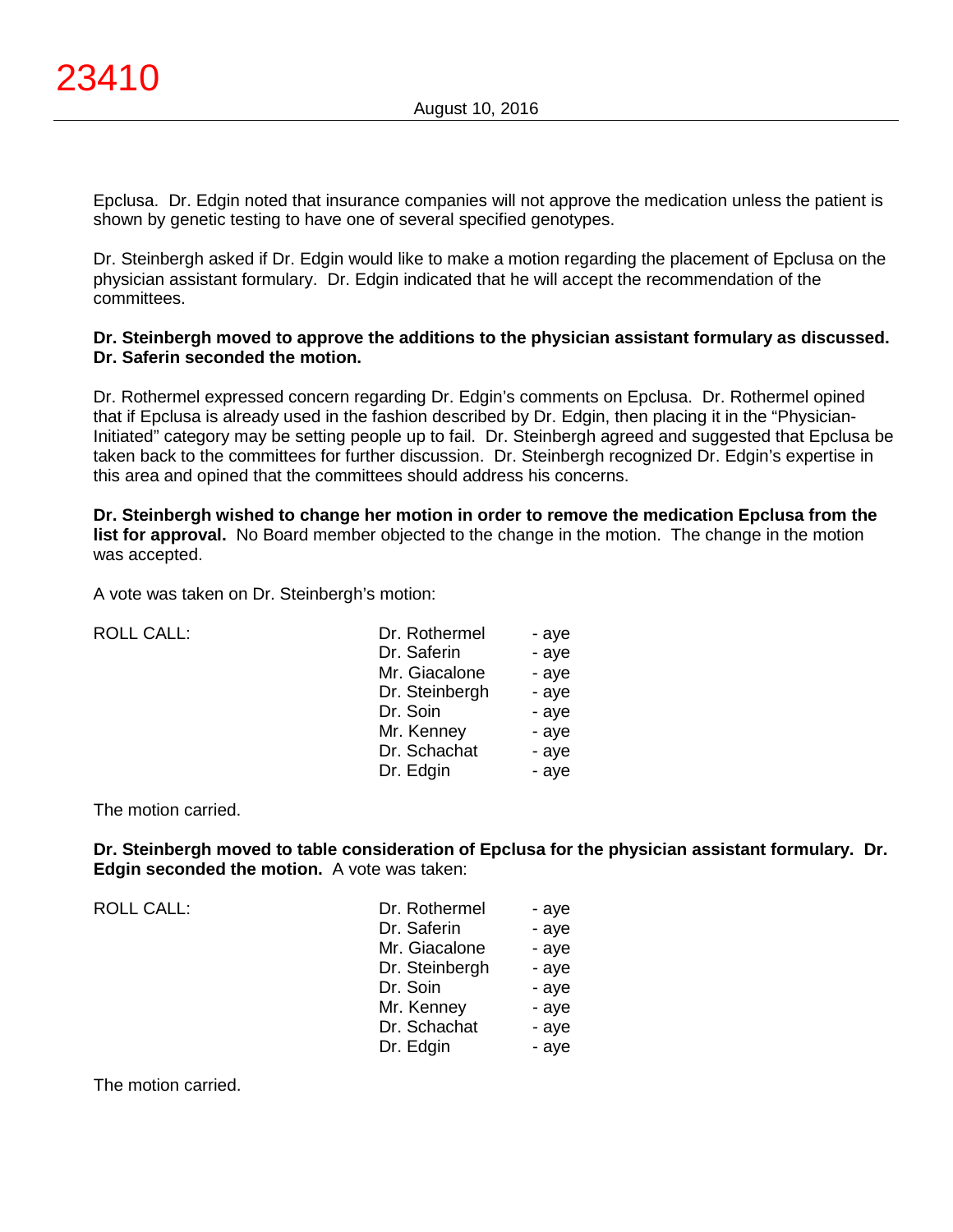### COMPLIANCE COMMITTEE

Dr. Steinbergh stated that on July 13, 2016, the Compliance Committee met with Kimberly Marie Peacock, D.O.; and Jilian A. Waite, M.D., and moved to continue them under the terms of their respective Board actions. The Compliance Committee accepted Compliance staff's report of conferences on June 6 & 7, 2016.

Dr. Steinbergh stated that the Compliance Committee had been scheduled to consider the application as a treatment provider for Amethyst Recovery Center. However, Amethyst Recovery Center withdrew its application and will submit a new application in the future.

The Board meeting recessed at 12:20 p.m. and resumed at 1:20 p.m. Dr. Saferin was not present when the meeting resumed.

### PHYSICIAN ASSISTANT/SCOPE OF PRACTICE COMMITTEE

### PHYSICIAN ASSISTANT MATTERS

DRAFT PHYSICIAN ASSISTANT RULES

**Dr. Steinbergh moved that the proposed amendments to Rule 4730-2-01 and 4730-2-07 and proposed rescission of Rules 4730-2-08 and 4730-209 be filed with the Common Sense Initiative Office. Dr. Rothermel seconded the motion.** A vote was taken:

ROLL CALL:

| Dr. Rothermel  | - aye |
|----------------|-------|
| Mr. Giacalone  | - aye |
| Dr. Steinbergh | - aye |
| Dr. Soin       | - aye |
| Mr. Kenney     | - aye |
| Dr. Schachat   | - aye |
| Dr. Edgin      | - aye |

The motion carried.

Dr. Saferin returned to the meeting at this time.

### PROBATIONARY REQUESTS

Dr. Soin advised that at this time he would like the Board to consider the probationary requests on today's consent agenda. Dr. Soin asked if any Board member wished to discuss a probationary request separately. No Board member wished to discuss a probationary request separately.

### **Dr. Steinbergh moved to accept the Compliance staff's Reports of Conferences and the Secretary and Supervising Member's recommendations as follows:**

• **To grant Nicholas Atanasoff, D.O.'s request for reduction in psychotherapy appointment frequency to every three months;**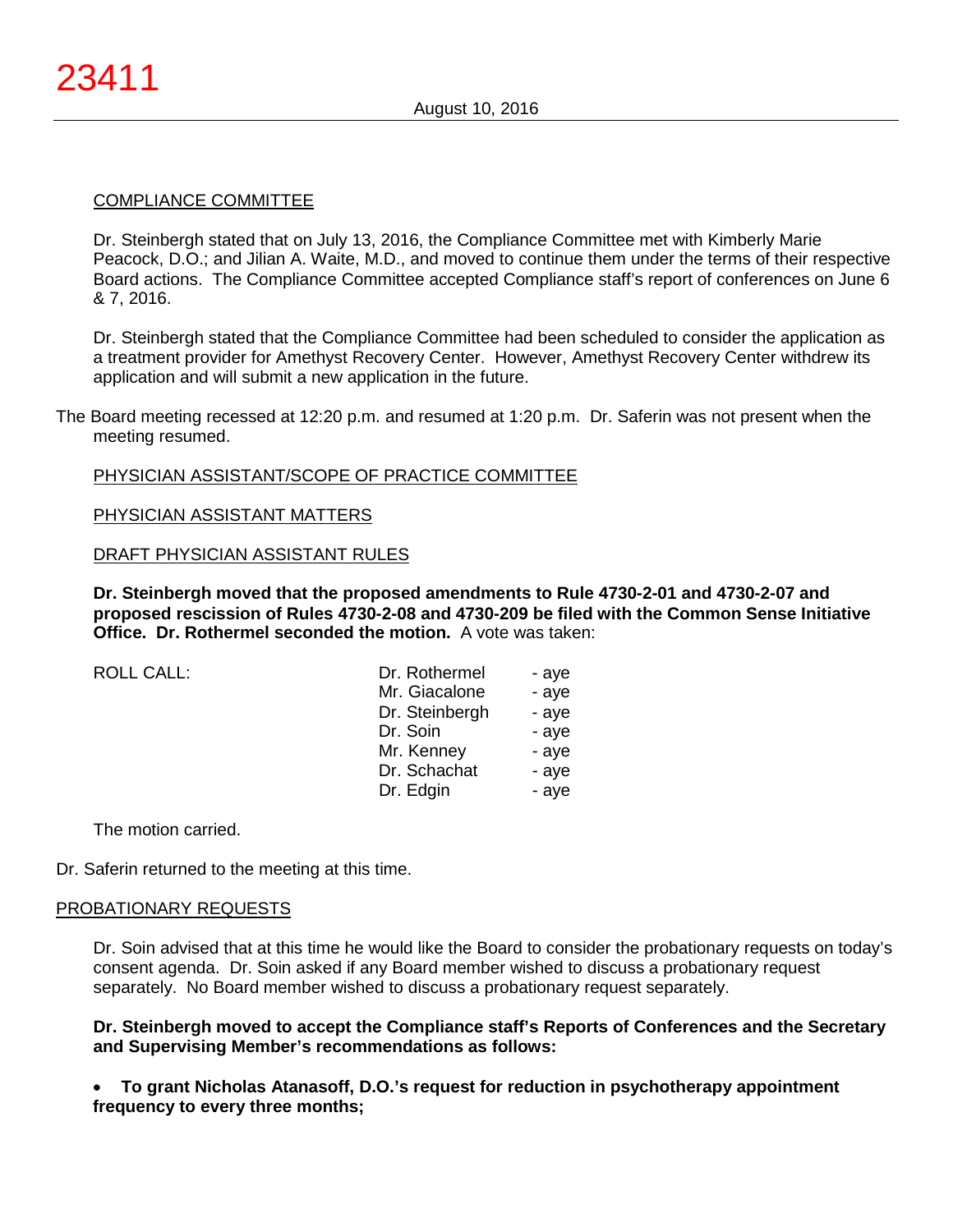• **To grant Kevin G. Baldie, M.D.'s request for approval of Bradley P. Everly, M.D., to serve as the new monitoring physician; and determination of the number and frequency of charts to be reviewed at ten charts per month;**

• **To grant Devender K. Batra, M.D.'s request for approval of** *Intensive Course in Medical Ethics, Boundaries, and Professionalism***, offered by Case Western Reserve University, to fulfill the professional ethics course requirement; approval of** *The PBI Medical Record Keeping Course***, offered by the University of California, Irvine School of Medicine, to fulfill the medical records course requirement; and approval of the professional ethics and records course summaries;**

• **To grant Regis P. Burlas, D.O.'s request for permission to travel between Rhode Island and Connecticut without prior approval;**

• **To grant Jennifer C. Campbell, M.D.'s request for reduction in appearances to every six months; discontinuation of the chart review requirement; and reduction in required weekly recovery meetings attendance to two meetings per week with a minimum of ten meetings per month;**

• **To grant Clinton J. Cornell, P.A.'s request for approval of** *New Opioid Prescribing Guidelines in Practice***, offered by the Massachusetts Medical Society; approval of** *Managing Pain Without Overusing Opioids***, offered by the Massachusetts Medical Society; approval of** *The opioid Epidemic: Policy and Public Health (6 Modules)***, offered by the Massachusetts Medical Society; Approval of** *Legal Advisor: Identifying Drug Dependence***, offered by the Massachusetts Medical Society; Approval of** *Managing Risk when Prescribing Narcotic Painkillers***, offered by the Massachusetts Medical Society; and approval of** *Opioid Prescribing Series (6 Modules)***, offered by the Massachusetts Medical Society, all to fulfill the controlled substance course requirement;**

• **To grant Shane Hanzlik, M.D.'s request for approval of David Huberty, M.D., to serve as the new monitoring physician; and determination of the frequency and number of charts to be reviewed at ten charts per month;**

• **To grant Brian D. Hesler, M.D.'s request for discontinuance of the drug log requirement; and approval of an electronic semi-annual appearance for the December 2016 appearance;**

• **To grant Elise Hoff, M.D.'s request for approval of Neal F. Kozlowski, Ph.D., to serve as the interim treating psychologist;**

• **To grant Peter C. Johnson, M.D.'s request for approval of Larry J. Silcox, A.C.P., to serve as the new polygraph technician;**

• **To grant James T. Lutz, M.D.'s request for determination of the frequency and number of charts to be reviewed at ten charts per week;**

• **To grant Michael Todd Tatro, M.D.'s request for approval of** *Boundaries and Ethics as Applied to the Medical Professional***, tailored for the doctor by Stephen Levine, M.D., to fulfill both the personal/professional ethics course and the professional boundaries course required for reinstatement;**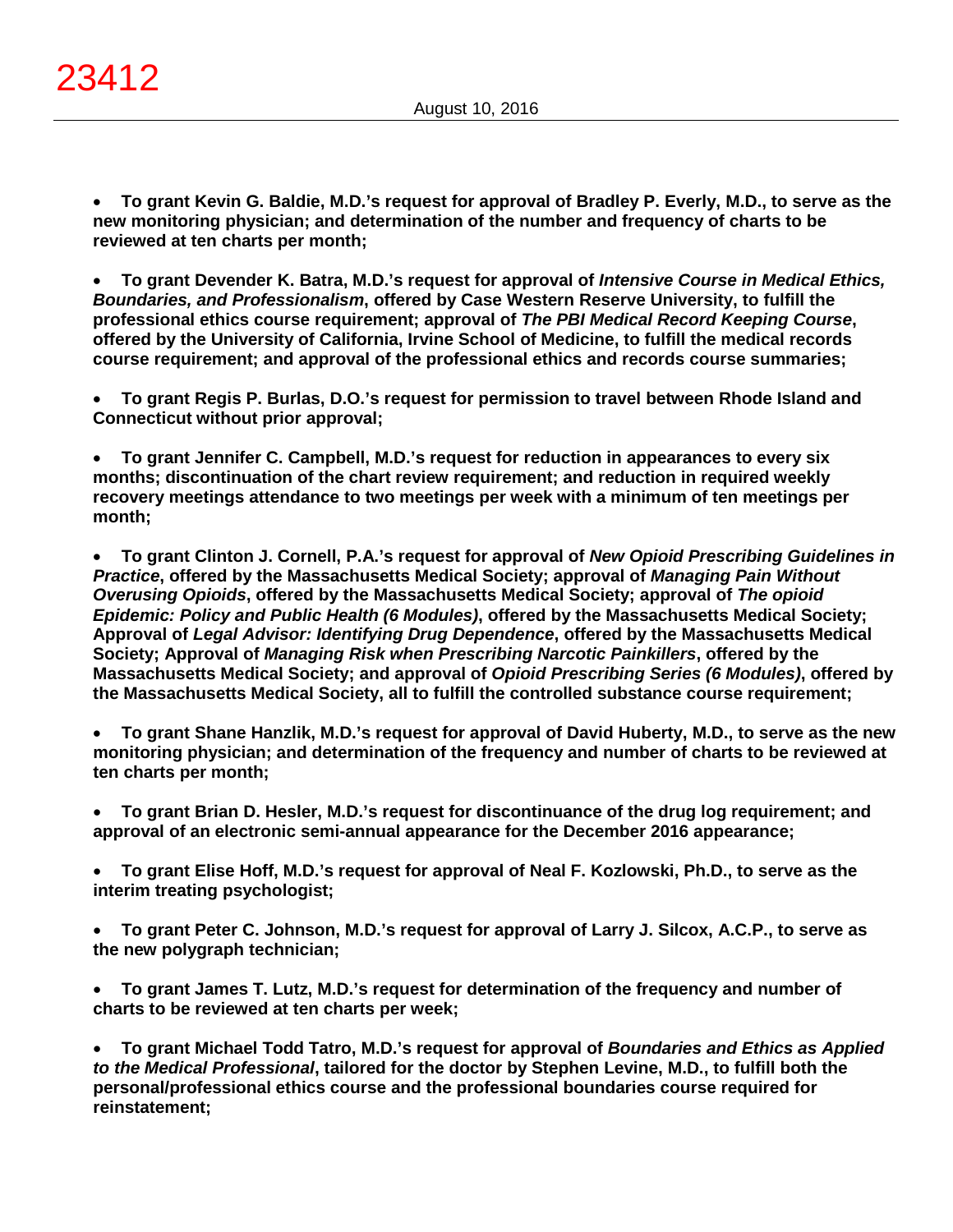• **To grant Suman C. Vellanki, M.D.'s request for approval of Nicole T. Q. Labor, D.O., to serve as the new monitoring physician; and determination of the frequency and number of charts to be reviewed at 10 charts per month; and**

• **To grant Mark Aaron Weiner, D.O.'s request for reduction in the frequency of drug and alcohol testing requirements to a minimum of two per month; and discontinuation of the chart review requirement.**

**Dr. Edgin seconded the motion.** A vote was taken:

ROLL CALL: Dr. Rothermel - abstain

| DI. RUURIIIEI  | - dusidili |
|----------------|------------|
| Dr. Saferin    | - abstain  |
| Mr. Giacalone  | - aye      |
| Dr. Steinbergh | - aye      |
| Dr. Soin       | - aye      |
| Mr. Kenney     | - aye      |
| Dr. Schachat   | - aye      |
| Dr. Edgin      | - aye      |
|                |            |

The motion carried.

REINSTATEMENT REQUEST

### MARK L. ALLEN, M.D.

**Dr. Steinbergh moved that the request for the reinstatement of the license of Mark L. Allen, M.D., be approved, effective immediately, subject to the probationary terms and conditions as outlined in the August 12, 2015 Order for a minimum of five years. Mr. Kenney seconded the motion**. A vote was taken:

| <b>ROLL CALL:</b> | Dr. Rothermel  | - abstain |
|-------------------|----------------|-----------|
|                   | Dr. Saferin    | - abstain |
|                   | Mr. Giacalone  | - aye     |
|                   | Dr. Steinbergh | - aye     |
|                   | Dr. Soin       | - aye     |
|                   | Mr. Kenney     | - aye     |
|                   | Dr. Schachat   | - aye     |
|                   | Dr. Edgin      | - aye     |
|                   |                |           |

The motion carried.

### FINAL PROBATIONARY APPEARANCE

### COURTNEY D. BORRUSO, D.O.

Dr. Borruso was appearing before the Board pursuant to her request for release from the terms of her August 13, 2014 Consent Agreement. Dr. Soin reviewed Dr. Borruso's history with the Board.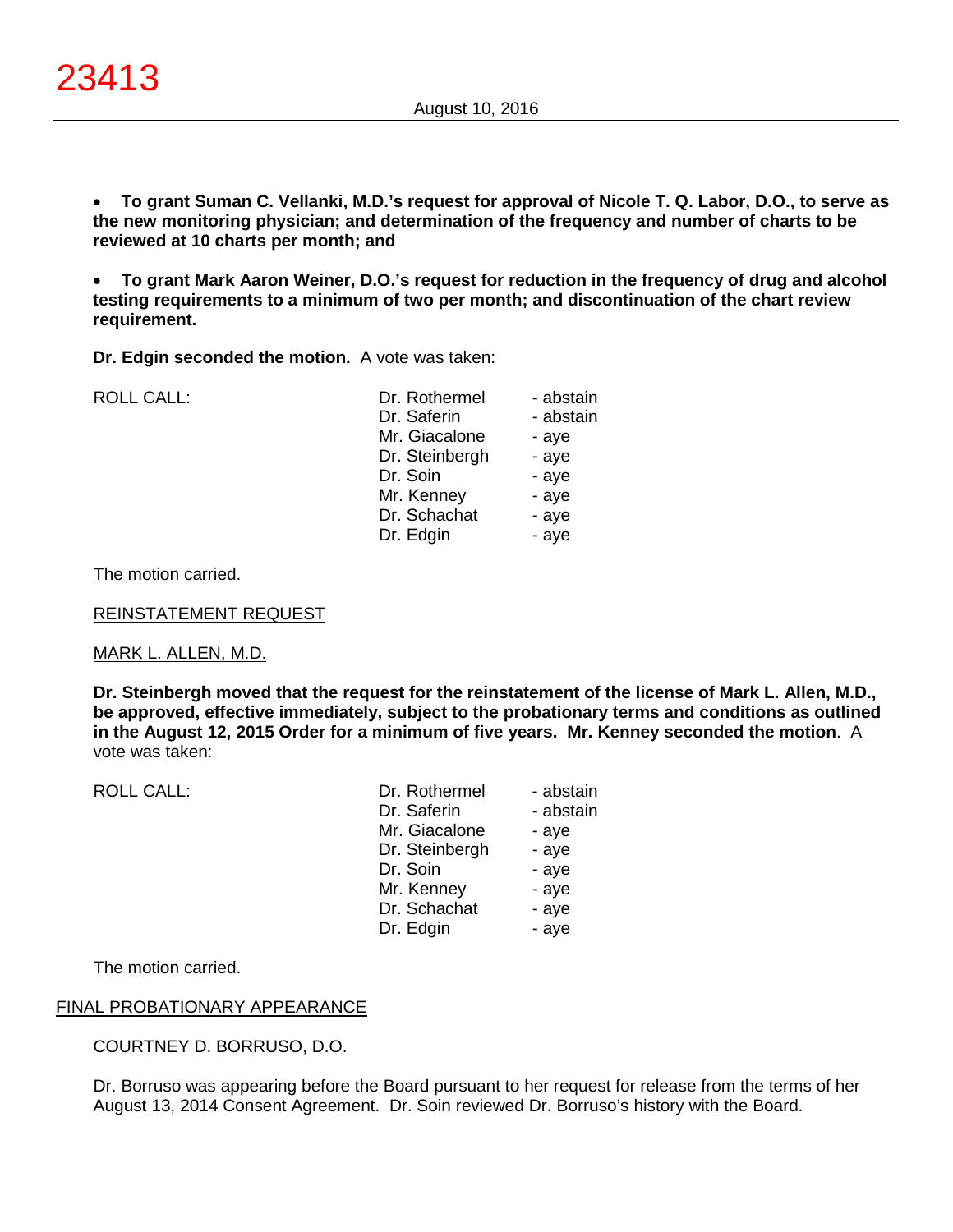In response to questions from Dr. Steinbergh, Dr. Borruso stated that she plans to continue taking her medication and seeing her psychiatrist and therapist following her release. Dr. Borruso stated that she is currently employed by University Hospitals and works part-time about 32 hours per week. Dr. Borruso stated that her practice is going very well.

Dr. Soin asked about Dr. Borruso's home life in regards to support and having someone who can recognize if Dr. Borruso is having issues. Dr. Borruso replied that her husband is also a physician and he is very in-tune with things.

## **Dr. Steinbergh moved to release Dr. Borruso from the terms of her August 13, 2014 Consent Agreement, effective August 13, 2016. Dr. Schachat seconded the motion.** A vote was taken:

| <b>ROLL CALL:</b> | Dr. Rothermel  | - abstain |
|-------------------|----------------|-----------|
|                   | Dr. Saferin    | - abstain |
|                   | Mr. Giacalone  | - aye     |
|                   | Dr. Steinbergh | - aye     |
|                   | Dr. Soin       | - aye     |
|                   | Mr. Kenney     | - aye     |
|                   | Dr. Schachat   | - aye     |
|                   | Dr. Edgin      | - aye     |
|                   |                |           |

## The motion carried.

# THOMAS A. GIBBS, D.O.

Dr. Gibbs was appearing before the Board pursuant to his request for release from the terms of his July 13, 2011 Consent Agreement. Dr. Soin reviewed Dr. Gibbs' history with the Board.

In response to questions from Mr. Giacalone, Dr. Gibbs stated that he is currently running an opiate detoxification clinic in Massillon, Ohio. Dr. Gibbs explained that on a typical day he gets up, prays, reads his 24-hour book, reads his daily reflection book, and then attends an Alcoholics Anonymous (AA) meeting. Dr. Gibbs stated that he attends an AA meeting every morning from 6:45 a.m. to 7:30 a.m. before going to work, where he continues to discuss recovery. Dr. Gibbs commented that the clinic's patients are getting better because the clinic is not overdosing the patients on Suboxone. Dr. Gibbs added that the clinic's patients are required to attend AA at least three times per week, counseling three times per week, and undergo urine drug screens. The clinic also requires the patients go to the clinic every day for the first 14 days before they start receiving take-home prescriptions.

Dr. Gibbs continued that his clinic does use Suboxone but the patients tend to respond better to Vivitrol. Dr. Gibbs commented that Suboxone cures craving and withdraw, but it does not cure addiction. Dr. Gibbs added that he also continues to practice as a family practitioner one night per week because he enjoys it and some of his patients only want him as their physician.

Mr. Giacalone asked if Dr. Gibbs would address the medical students in attendance about how they might avoid Dr. Gibbs' situation. Dr. Gibbs stated that medical students often feel that, because of their youth, they can drink and use marijuana without it affecting them. However, Dr. Gibbs advised the students that such a lifestyle will eventually catch up with them. Dr. Gibbs stated that one in ten people in the general population have a genetic predisposition for alcoholism, and that number is probably higher for medical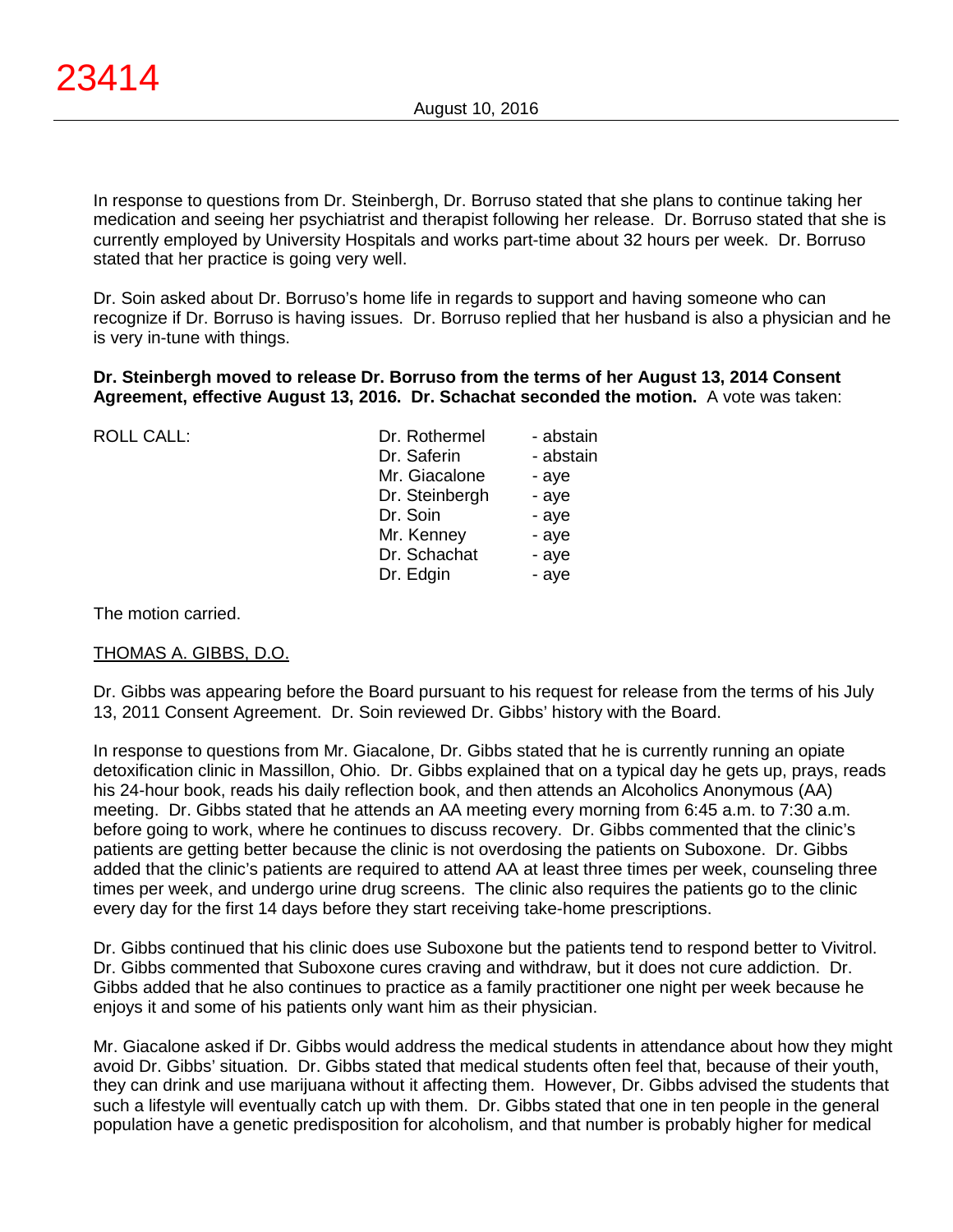students, law students, and nursing students. Dr. Gibbs stated that some physicians feel that they are above being alcoholics because of their station in life. Dr. Gibbs stated that alcoholism is seductive and can take hold quickly because of an individual's ability to rationalize and justify their actions.

Dr. Gibbs stated that he is still willing to act as a mentor to physicians who are new to the Board's monitoring process, as he has indicated to Dr. Saferin previously. Dr. Gibbs stated that one of the paradoxes of AA is that you are helped by helping others.

**Mr. Giacalone moved to release Dr. Gibbs from the terms of his July 13, 2011 Consent Agreement, effective August 13, 2016. Dr. Steinbergh seconded the motion.** All members voted aye. The motion carried.

# DAVID A. MCMAKEN, M.D.

Dr. McMaken was appearing before the Board pursuant to his request for release from the terms of the Board's Order of April 13, 2011. Dr. Soin reviewed Dr. McMaken's history with the Board.

Dr. Soin asked Dr. McMaken to explain how he failed to meet his continuing medical education (CME) requirements multiple times in the past. Dr. McMaken replied that part of the reason had to do with procrastination and part had to do with finding a system that worked for him on an ongoing and sustained basis. Dr. McMaken stated that throughout the years he often found himself at the end of a licensing period trying to find courses that would provide a large number of CME hours to fulfill his requirements. Dr. McMaken stated that he was not in a hospital-based practice and could not obtain CME by attending grand rounds. Dr. Steinbergh asked why Dr. McMaken could not attend grand rounds. Dr. McMaken responded that he works for a house-call practice and is on the road all day, and therefore he can only obtain CME hours by either using vacation time or some other way.

Dr. McMaken continued that 20 years ago online CME courses or activities were unheard of, but now they are common. Dr. McMaken stated that he has developed a routine whereby he completes CME activities online while watching the Sunday morning political talk shows each week. In this way, Dr. McMaken is able to fulfill his requirements without having to find ways to obtain large numbers of CME hours at the end of the cycle.

Dr. Soin stated that he may be able to understand having trouble with CME hours one time, but he expressed concern about Dr. McMaken's history of multiple instances over the course of years. Dr. Soin wanted to ensure that Dr. McMaken has a good system in place so that this does not happen again. Dr. McMaken understood Dr. Soin's concerns and stated that he has found a system that works for him.

Dr. Steinbergh commented that Dr. McMaken needs to understand the need for continuous education for a physician. Dr. McMaken agreed. Dr. Steinbergh also advised Dr. McMaken to focus on CME activities that are relevant to the challenges of his house-call practice, such as geriatrics and internal medicine. Dr. Steinbergh further advised Dr. McMaken to review the websites of local hospitals to find CME activities that would be appropriate for him.

Mr. Giacalone stated that Dr. McMaken had been reprimanded and fined \$5,000 in 2007 due to violations of the CME requirements. In 2011, further violations of the CME requirements led to the permanent revocation of Dr. McMaken's medical license, though that permanent revocation was stayed and Dr. McMaken's license was instead suspended for 90 days followed by probationary terms for a significant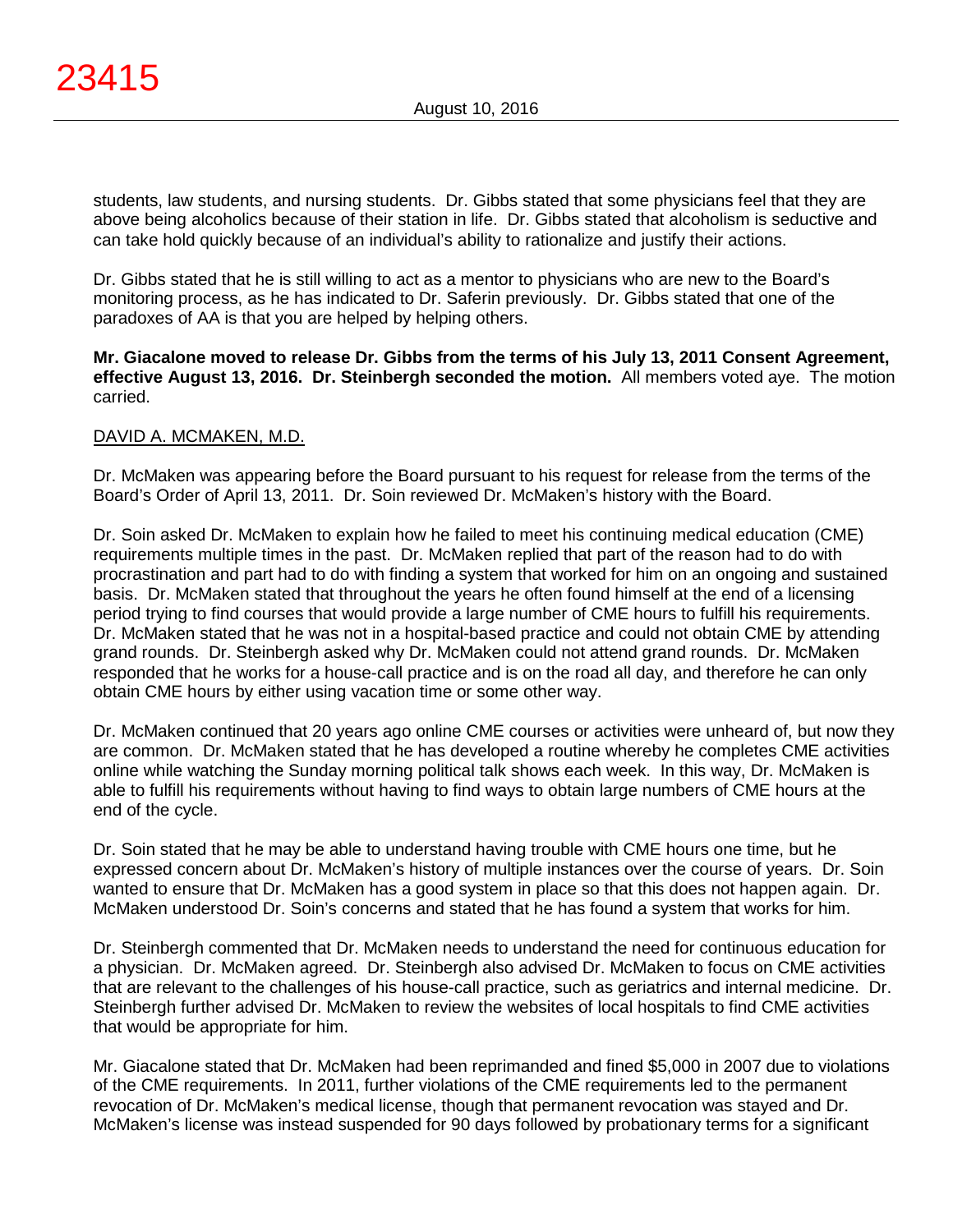period of time. Mr. Giacalone reminded the medical students in attendance of the importance of meeting the CME requirements.

Dr. Saferin exited the meeting at this time.

Dr. Steinbergh asked if Dr. McMaken is specialty board-certified. Dr. McMaken replied that he let his board certification lapse. Responding to further questions from Dr. Soin, Dr. McMaken stated that his board certification lapsed because he did not follow up on it. Dr. Soin commented that Dr. McMaken's pattern in such matters is disturbing.

**Dr. Steinbergh moved to release Dr. McMaken from the terms of the Board's Order of April 13, 2011, effective immediately. Mr. Giacalone seconded the motion.** All members voted aye. The motion carried.

## RONICA A. NEUHOFF, M.D.

Dr. Neuhoff was appearing before the Board pursuant to her request for release from the terms of her July 11, 2012 Consent Agreement. Dr. Soin reviewed Dr. Neuhoff's history with the Board.

In response to questions from Dr. Steinbergh, Dr. Neuhoff stated that she currently practices at the University of Toledo Medical Center. Dr. Neuhoff stated that her previous practice of pre-signing prescriptions stemmed from a lack of proper boundaries with her patients. Dr. Neuhoff stated that she had not realized that pre-signing prescriptions was inappropriate and that she had only done so to make prenatal vitamins readily available to her patients.

Dr. Neuhoff stated that she sees her psychiatrist and her therapist regularly for treatment of her depression. Dr. Neuhoff stated that it had been very difficult for her to accept that she suffered from depression and she had not taken care of herself appropriately. Dr. Neuhoff stated that her current emotional state is not due to depression, but rather to the fact that she did not know medical students would be present in today's meeting. Dr. Neuhoff advised the medical students in attendance to not be afraid to get help if they need it. Dr. Neuhoff stated that in her case, she needed intense psychotherapy to understand her condition.

Dr. Soin asked if Dr. Neuhoff used electronic medical records (EMR). Dr. Neuhoff replied that she does currently use EMR. Dr. Soin commented that use of EMR should negate the problem of pre-signed prescriptions. Dr. Soin asked how often Dr. Neuhoff sees her psychotherapist. Dr. Neuhoff replied that she does psychotherapy every two weeks.

Mr. Giacalone asked if Dr. Neuhoff's depression is under control, noting the Dr. Neuhoff appears emotional at this time. Dr. Neuhoff responded that her depression is under control and that she has gained a lot of insight into her conditions. Dr. Neuhoff stated that at her last Compliance meeting, she discussed the possible ramifications and pitfalls of pre-signing prescriptions.

**Dr. Steinbergh moved to release Dr. Neuhoff from the terms of her July 11, 2012 Consent Agreement, effective August 25, 2016. Dr. Edgin seconded the motion.** All members voted aye. The motion carried.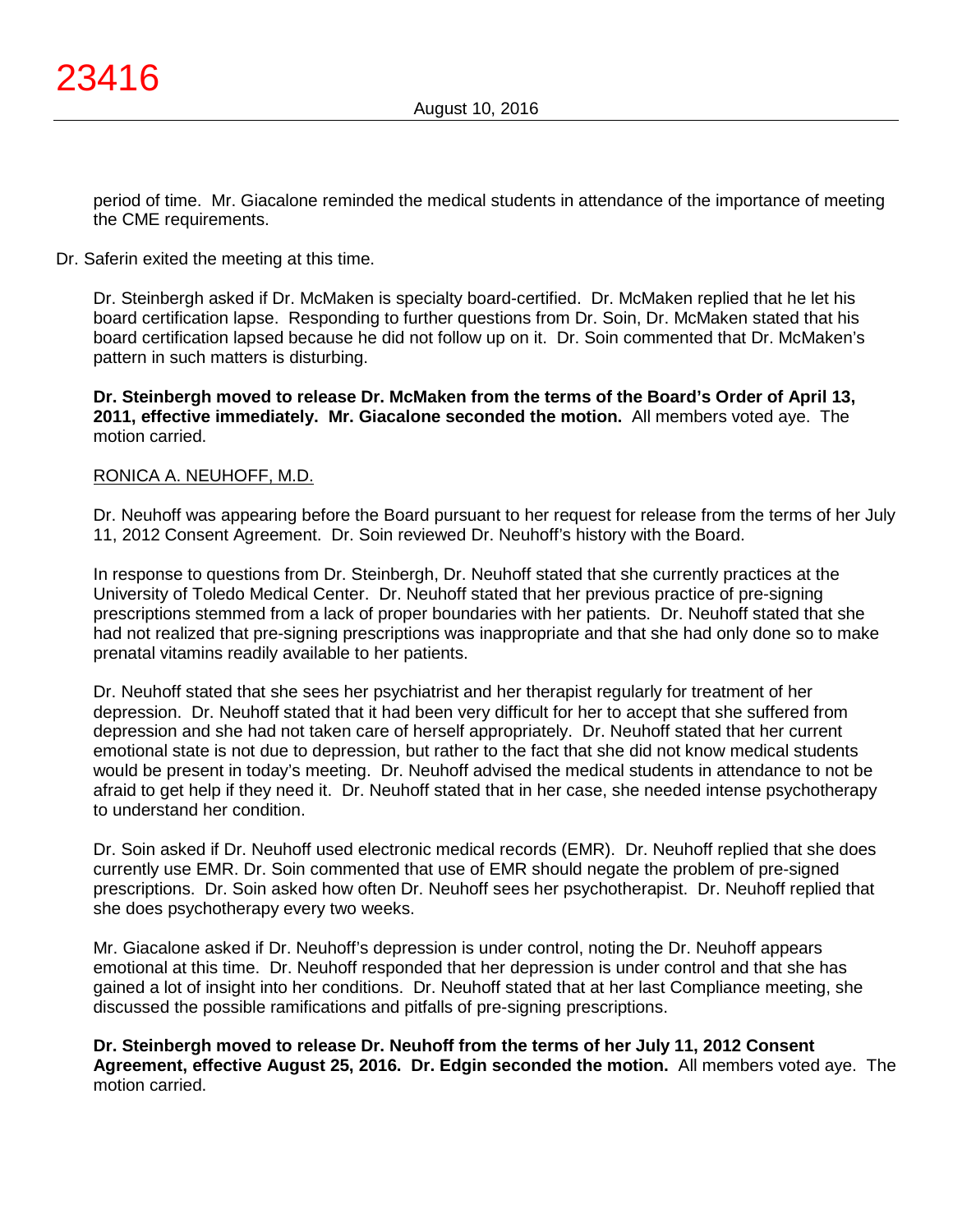#### RICHARD J. RYAN, M.D.

Dr. Ryan was appearing before the Board pursuant to his request for release from the terms of his August 10, 2011 Consent Agreement. Dr. Soin reviewed Dr. Ryan's history with the Board.

Mr. Giacalone asked Dr. Ryan to describe to the medical students in attendance how he came to the attention of the Board. Dr. Ryan stated that he took his last drink of alcohol in 1991. However, years later Dr. Ryan was prescribed cough syrup due to an illness and he liked the way it made him feel. Dr. Ryan used the cough syrup for his next illness and he soon found himself using the cough syrup inappropriately, leading to addiction. Dr. Ryan stated that he proceeded to obtain hydrocodone cough syrup and samples of Ultram for self-use. Dr. Ryan stated that he admitted he was powerless over his disease and he asked the Board for help. Dr. Ryan expressed gratitude to the Board for giving him a second chance, which he recognized was also his last chance.

Mr. Giacalone stated that Dr. Ryan's addiction had been serious, noting the he had forged prescriptions in order to obtain drugs. Dr. Ryan commented that prescription pads had made it easy for him to obtain the drugs. Dr. Ryan stated that he never chose to be an addict, almost lose his career, or have his children not talk to him. Dr. Ryan stated that he knew what he was doing was wrong, but he had been unable to stop himself.

Mr. Giacalone asked about Dr. Ryan's support system. Dr. Ryan answered that he has great support from his friends and his girlfriend. Dr. Ryan stated that he attends multiple rehabilitation meetings and he sponsors other addicts.

Dr. Edgin asked what Dr. Ryan currently does when he gets an illness that would normally call for cough syrup. Dr. Ryan answered that he can manage his illnesses and that he has not needed cough syrup in years.

**Mr. Giacalone moved to release Dr. Ryan from the terms of his August 10, 2011 Consent Agreement, effective immediately. Dr. Steinbergh seconded the motion.** All members voted aye. The motion carried.

Thereupon, at 2:15 p.m., the August 10, 2016 session of the State Medical Board of Ohio was adjourned.

We hereby attest that these are the true and accurate approved minutes of the State Medical Board of Ohio meeting on August 10, 2016, as approved on September 14, 2016.

 $U^{\prime}$ 

Michael L. Gonidakis, President

\_\_\_\_\_\_\_\_\_\_\_\_\_\_\_\_\_\_\_\_\_\_\_\_\_\_\_\_\_\_\_\_

Kim G. Rothermel, M.D., Secretary